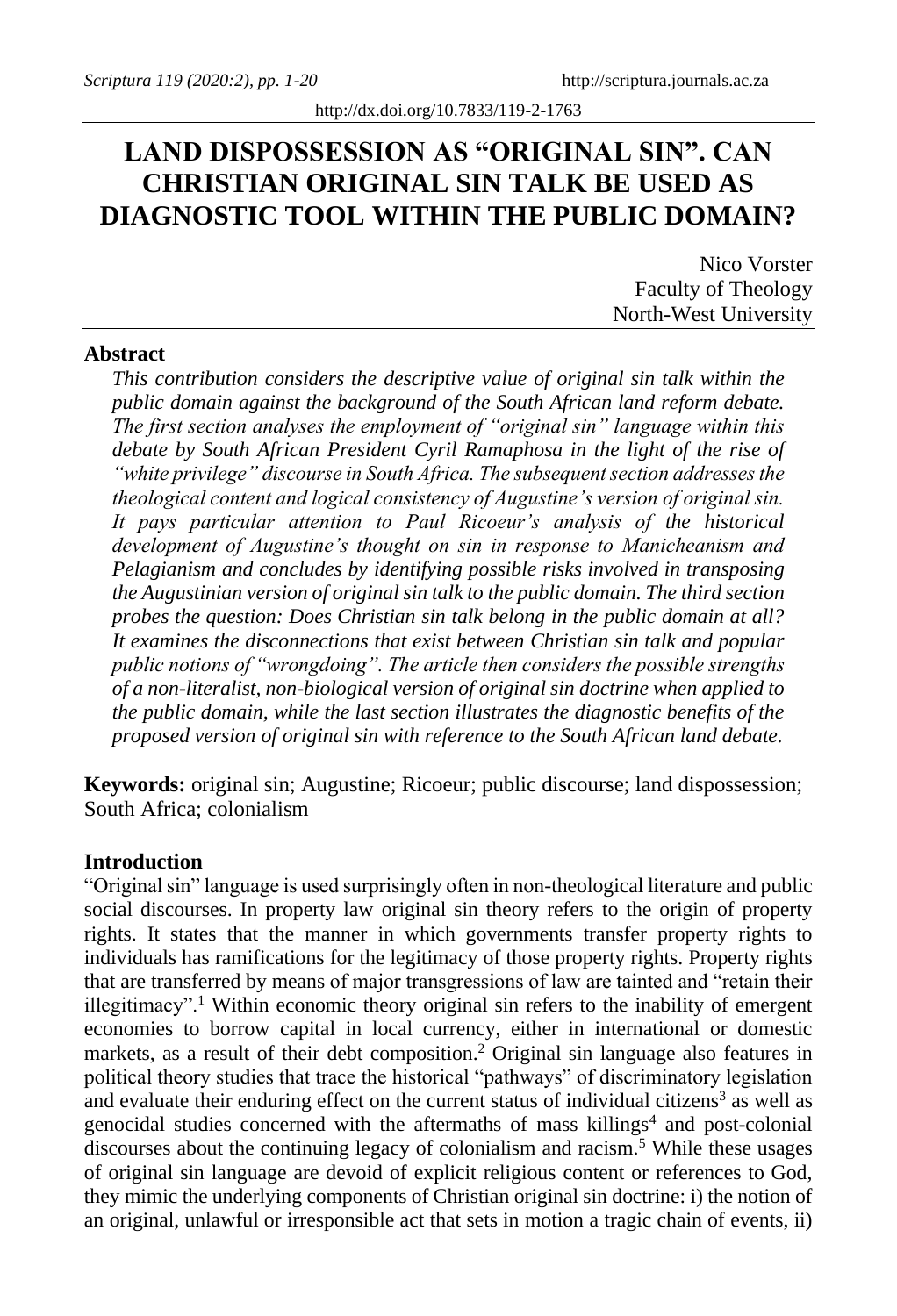the propensity of the original act to have a lasting, enduring and systemic impact on future generations, iii) the understanding that the "original act" taints the legacy of those who benefitted historically from the particular act, and iv) the acknowledgement that such an act incurs a level of moral culpability and requires some kind of remedy.

The South African President, Cyril Ramaphosa, recently employed original sin language within the fierce and emotionally charged land reform debate in South Africa. On several occasions he described  $20<sup>th</sup>$  century colonial land dispossessions from indigenous people as the "original sin" that plagues South Africa. On 18 February 2018 Ramaphosa stated before the South African Parliament: "The taking of land from the indigenous people of this country was the 'original sin'. It caused divisions, hurt and pain amongst our people." He continued to argue that rectifying the situation is a "collective task" and that a variety of mechanisms are available to resolve the issue of land. This includes, among others, the possibility of land expropriation without compensation under certain conditions.<sup>6</sup>

This essay forms part of a larger project named "Redeeming sin". The project was hosted by the Department of Religion and Theology at the University of the Western Cape and included a number of annual international colloquiums. The project examined a challenging and daunting question: Is it possible to retrieve Christian sin-talk in the public sphere?<sup>7</sup> My essay contributes to the project theme by exploring the topic of original sin.<sup>8</sup> I specifically ask whether we can transpose the theological concept of original sin to the public realm in a constructive and useful manner? Various subquestions follow: Would the public use of a theological term not compromise the integrity of Christian doctrine? What are the social risks involved in applying the concept to the public realm? Are there any moral benefits to using the concept as a diagnostic tool within the public domain? I probe these interrelated questions against the concrete background of the South African land debate, specifically President Ramaphosa's use of original sin language as a moral entry point to the conversation on land reform.

### **Original sin language in the South African land reform debate**

Ramaphosa's use of a theological concept within the extra-religious domain of politics received mixed reactions. Some land activists embraced it, while others openly denounced it. The South African Institute for Race Relations, for instance, publicly repudiated the remarks by stating that "doctrines of collective guilt have no place in a democracy founded on individual rights".<sup>9</sup> We therefore need to ask: Why would Ramaphosa use a theological term within the political domain where juridical and constitutional language are perhaps more appropriate?

We can safely assume that political optics and rhetorical impact were important considerations in Ramaphosa's well-choreographed choice of words. South African politicians often employ pseudo-theological notions in political rallies, especially when they address church leaders and adherents of traditional African religions. But Ramaphosa's original sin remarks have a different sound to them. He employed the term in a speech before Parliament, not a religious audience. His use of the concept was also not a once-off event: he consistently and persistently utilised the term in subsequent speeches as a political-philosophical and moral entry point to the topic of land reform.<sup>10</sup>

Two other key factors also need to be taken into account when evaluating Ramaphosa's comments. Firstly, his original sin narrative emerged against the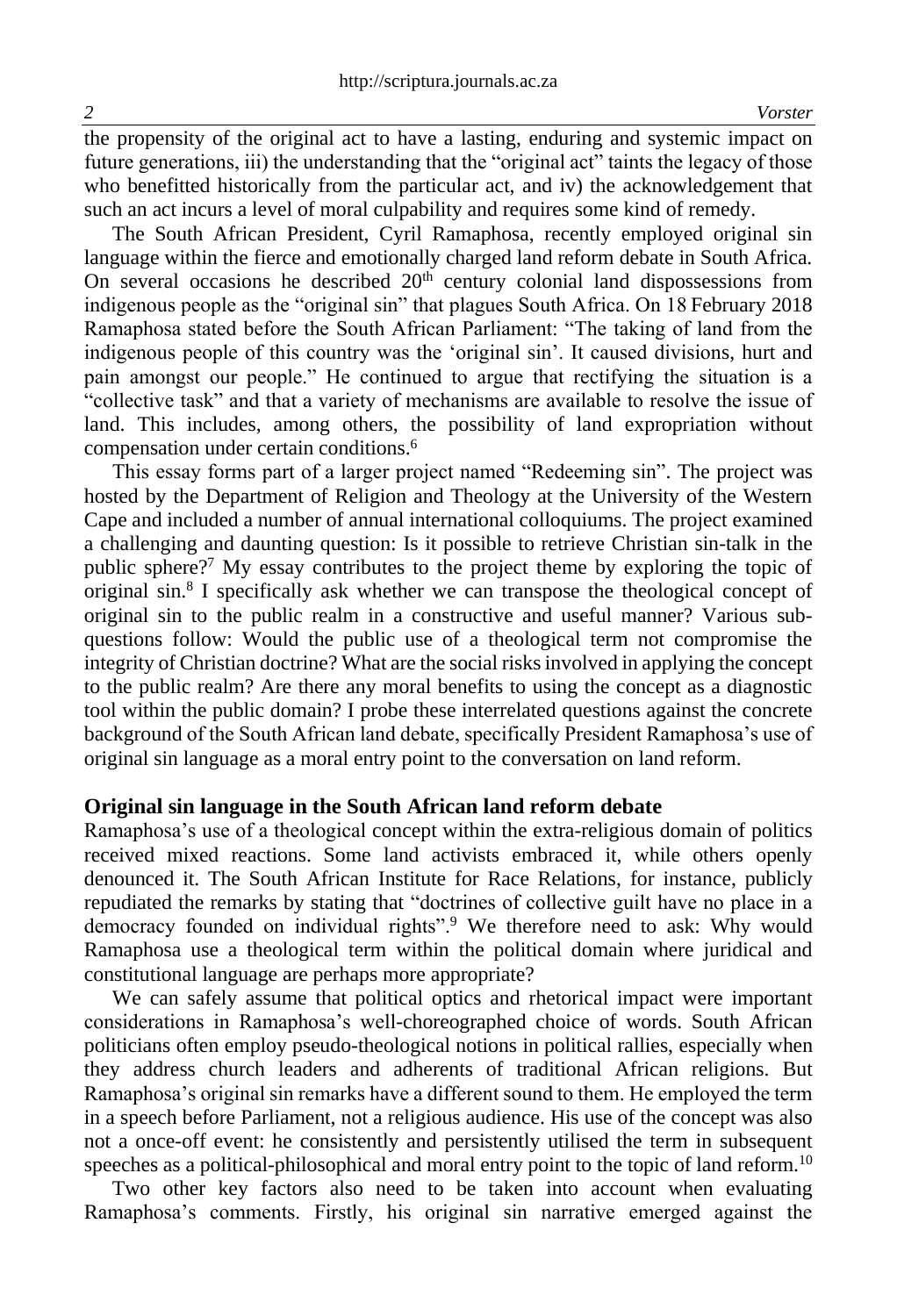## [http://scriptura.journals.ac.za](http://scriptura.journals.ac.za/)

*Land Dispossession as 'Original Sin.' Christian Original Sin Used as Diagnostic Tool in Public Domain? 3*

background of a wider postcolonial political discourse in South Africa about white privilege and intergenerational accountability. Ramaphosa on several occasions publicly endorsed the logic of the white privilege narrative.<sup>11</sup> This argues that "whiteness" continues to act within previous colonial societies as a normative category against which other racial groups are valued, making colonialism an enduring mode of existence.<sup>12</sup> Whites still enjoy structural advantages of power in these societies and are afforded "taken-for-granted benefits and protections" based on their skin colour.<sup>13</sup> The "white condition" is made possible by structures and processes that allow benefits to continue flowing to white people. To rectify this state of affairs, societies need to incorporate notions of "backward liability" in their legal discourses, and they should accept that Person A can be held accountable for the sins of Person B when they have benefitted indirectly from the actions of Person B. The South African white privilege narrative claims that since colonialism and Apartheid legislation appropriated land from black people unjustly, the profits from land that current white owners enjoy, can be considered unjust. The State can therefore not be expected to use market mechanisms to determine current values of land, nor can it be expected to compensate owners for land obtained illegally.<sup>14</sup> The Vumelana Advisory Fund articulated this viewpoint as follows before the Parliamentary land hearings held in September 2018:

There is a sense of continuing injustice in the idea that those who profited from the land from which the original land occupants were removed without compensation should keep their profits and be compensated for the land they are now required to give up.<sup>15</sup>

Secondly, Ramaphosa used the term "original sin" within a specific political context. He attempted to silence political opposition to his land reform programme by providing a moral justification for the ANC policy of expropriation without compensation under certain conditions. On the one hand, Ramaphosa had to counter liberal arguments that individuals cannot be held accountable for the sins of past generations. Original sin tells us that racial and social inequality in South Africa can be related to a specific point in time in South Africa's history – a primal sin – namely the implementation of the 1913 Native Land Act and the 1936 Native Trust and Land Act that dispossessed many black South Africans. Ownership patterns had a sense of normality before the legislation was introduced, but the "sinful act" of this legislation produced the current state of unequal land distribution. The "original sinners" are historically liable for what went wrong. Backward liability and redress are warranted, not only when it comes to the original sinners themselves, but also those who benefitted from the original sin. Ramaphosa also employed original sin to refute the fatalist argument of neo-classicist economists and agriculturalists who claim that wrongs of the past cannot be rectified without endangering future prosperity. Original sin signifies landlessness as an "ongoing" disease that cannot be left untreated. It holds that the negative after-effects of land dispossession are trans-generational, systemic and enduring in nature, and that the "disease" of skewed ownership patterns will not be cured without a collective social response.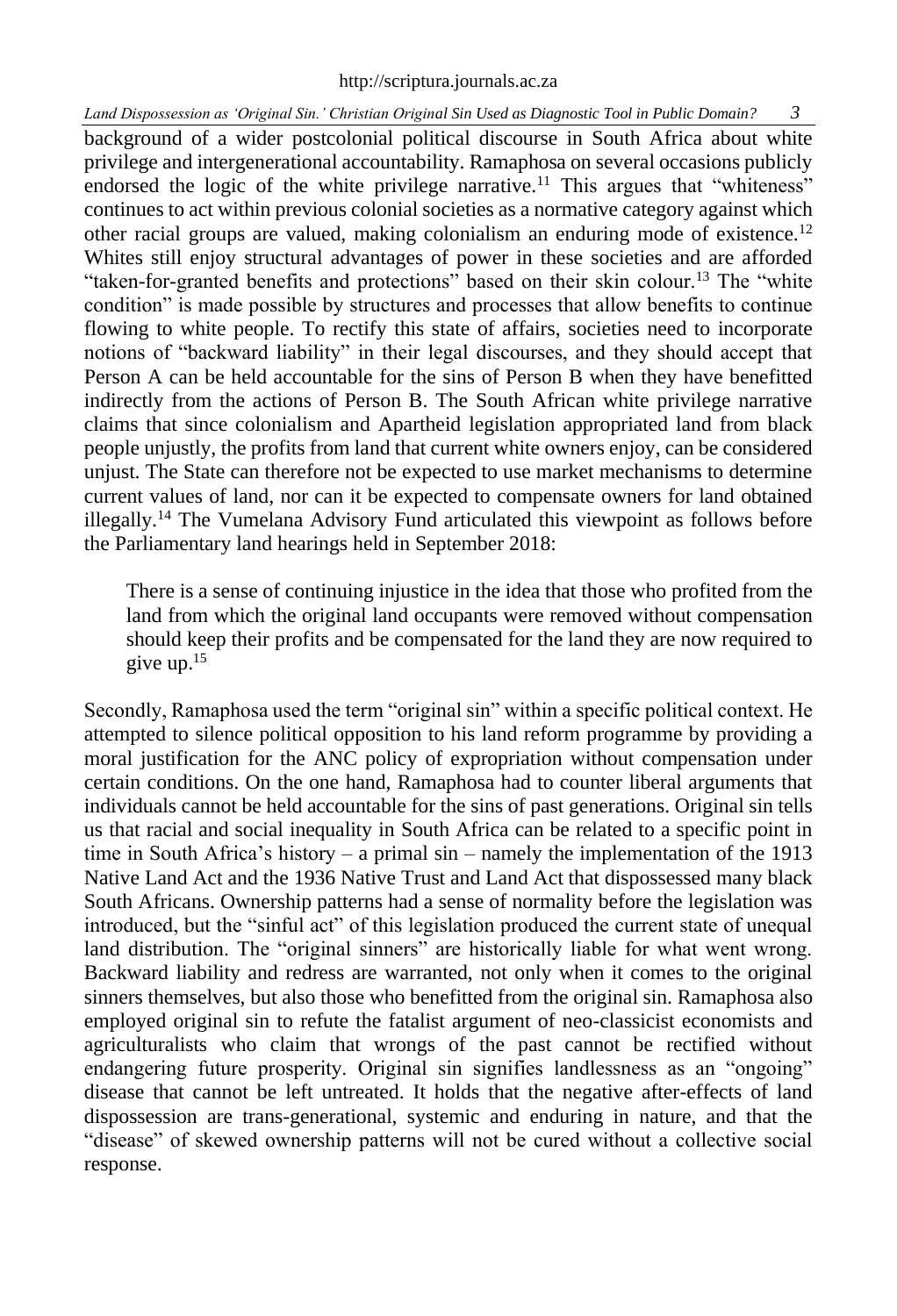At face value, the original sin doctrine provided Ramaphosa with a powerful conceptual tool to promote his political agenda of land restitution and restorative justice. However, transposing the theological concept of original sin to the political domain without a substantive theological context can have unintended consequences.

## **The "risks" of transposing original sin talk to the public domain**

In an essay entitled: Original sin. A study in meaning, first published in 1960 and republished in *The conflict of interpretations* (1989), Paul Ricoeur warns that we cannot speak about original sin as if it is a concept with proper rational consistency.<sup>16</sup> He bases his argument on historical analysis of the theological and philosophical cross-pressures that Augustine faced when he formulated his doctrine on original  $\sin^{-1}$  Ricoeur suggests that Augustine developed the notion of *peccatum originale* as a response to Gnosticism on the one hand and Pelagianism on the other. The unfortunate result was that an "anti-Gnostic" concept became a "quasi-Gnostic" doctrine based on a literal interpretation of the creation narratives and an erroneous exposition of Romans 5:12 and 19.<sup>18</sup>

Ricoeur emphasises that the term "original sin" is not directly derived from Scripture. The Biblical traditions largely use the metaphor of "captivity" when speaking about the effects of sin on human nature. Unfortunately, Augustine and certain strands of Reformed theology transformed this biblical image into a speculative and abstract rational concept that operates with juridical debt and biological inheritance categories.<sup>19</sup>

Gnosticism locates evil outside the agency of the human being in matter itself, thus awarding evil ontological status. It views sin as the result of the soul having been infected by the evil of matter, the body and the world. According to Ricoeur, the Church Fathers responded to the Gnostics by asserting the non-being of evil. Evil is not substance, nature or matter, but consists of "doing". Appealing to the creation narratives, they claimed that sin entered the world through the acts of the first human being, which means that "sin is not the world, but comes into the world".<sup>20</sup>

Sharing the Church Fathers' line of thought, Augustine, in his refutations of Manicheanism (a particular form of Gnosticism), reverts to an ethical understanding of evil. Sin is a deficient movement of the human will away from God; it finds its origins in non-being.<sup>21</sup> According to Ricoeur, the question Augustine faced, was: How can the ethical understanding of sin be reconciled with passages such as Romans 9:10–29 that speak of the election of Jacob and the rejection of Esau before their births? Moreover, Augustine had to contend with the Pelagian movement, which portrays sin as a voluntary individual act based on imitation rather than necessity. The Pelagians also contested the possibility of one person being punished for the sins of others.<sup>22</sup> This position naturally had drastic implications for orthodox Christology and the Pauline doctrine of grace.

To avoid Pelagian voluntarism and explain the human condition of sin, Augustine introduced the notion of inheritance. He contends that Adam was the initiator and propagator of sin when, as the primal ancestor, he transmitted the disease of sin to all of his descendants.<sup>23</sup> We are all infected by sin, and thus we are accountable to God. According to Ricoeur, Augustine based this view on his erroneous interpretation of Romans 5, where Paul sets Adam as anti-type against Jesus, who represents the ideal human.<sup>24</sup> Instead of interpreting δì ένός άνθρώπου in 5:12 as Adam being a first vehicle of sin in a "supra individual" sense, Augustine understood the term to denote Adam as the first agent of sin.<sup>25</sup> The result was the loss of the mythic dimension of the Adamitic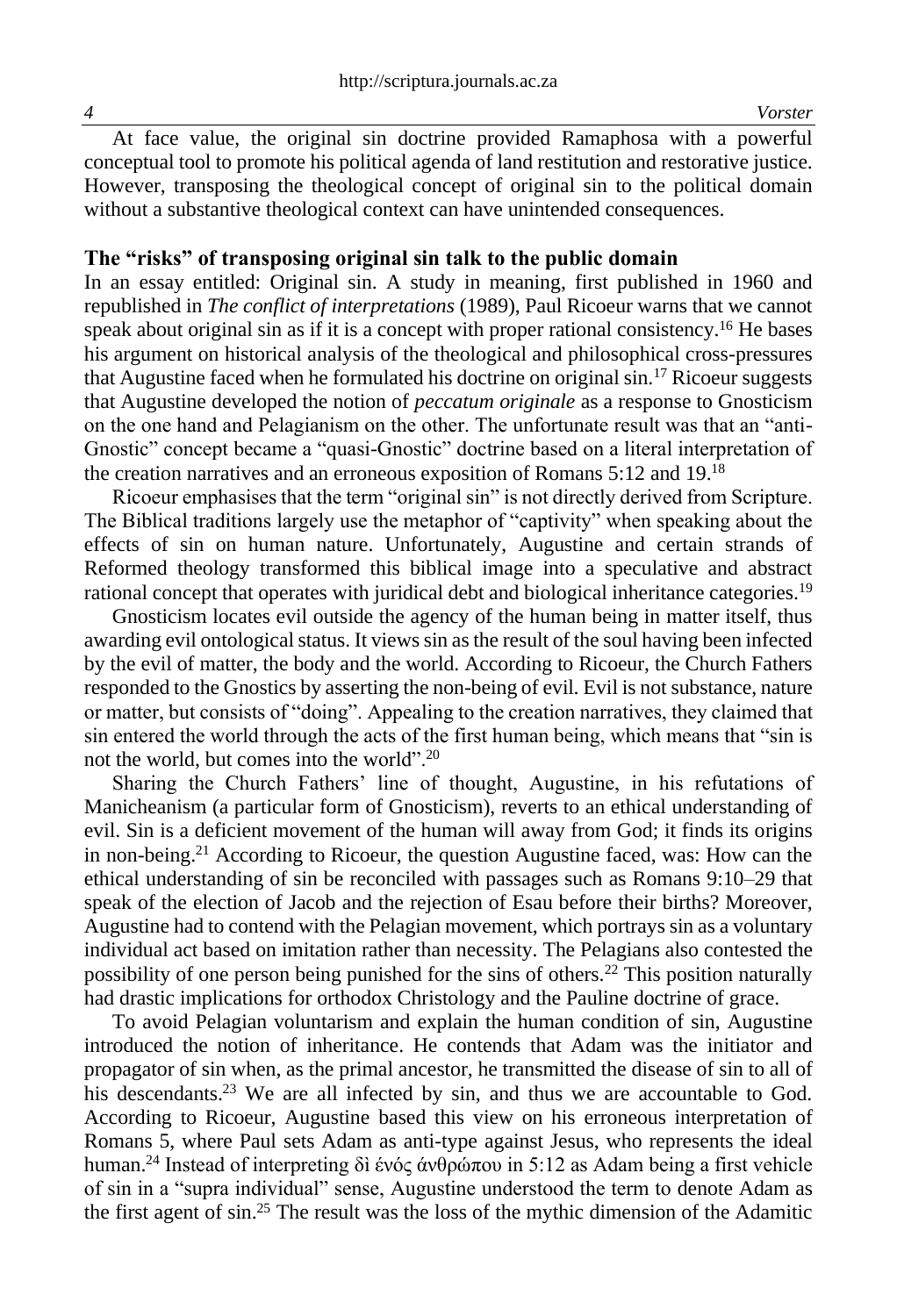figure – which was still present in Paul's reflection – and the emergence of a juridical notion of "individual guilt corrected by a biologism of hereditary transmission".<sup>26</sup>

Ricoeur concludes his genealogical discussion of the development of Augustine's concept of original sin with a sharp rebuke:

It will never be said enough just what evil has been done to Christianity by the literal interpretation, the "historicist" interpretation of the Adamatic myth. This interpretation has plunged Christianity into the profession of an absurd history and into pseudo-rational speculations on the quasi-biological transmission of a quasijuridical guilt for the fault of an *other* man, back into the night of time somewhere between Pithecanthropus and Neanderthal man.<sup>27</sup>

Ricoeur's otherwise informative examination contains one fundamental weakness: it does not take the central motive in Augustine's thought adequately into account. In Augustine's thought the comprehensive nature of sin serves as a foil to God's radical and encompassing grace. We are all sinful and guilty before God and are thus salvaged by God's grace alone. That said, Ricoeur's critique unveils shaky theological elements in Augustine's doctrine of original sin: it makes the error of interpreting archetypal, symbolical and metaphorical literature as literal history, it provides an erroneous exposition of Romans 5:12 and it abandons a metaphorical approach to sin as found in creation narratives, only to replace these with an exhaustive but self-contradicting, rationalist explanation of the transmission of sin.

Ricoeur's critique of Augustine's literalist notion of inherited sin is echoed by prominent 20th century theologians, most notably Karl Barth and Reinhold Niebuhr. Barth calls for the total abandonment of the concept of inherited sin,<sup>28</sup> while Niebuhr, in a similar vein, appeals for the cleansing of the original sin doctrine from "literalistic illusions". Niebuhr claims that the notion of "an inherited second nature" actually contradicts the idea of human responsibility for sin.<sup>29</sup>

So, can we transpose a concept that lacks consistency to the public domain, despite its weaknesses? With this question, various challenges come into focus. A first major obstacle is the historical plausibility of Augustine's doctrine. He understood the fall as a literal historical event committed by an original pair of human beings that altered the moral and biological dispositions of human nature. However, when we construe the creation narratives simplistically as literal science or history, we lose, as Duffy contends, "their genuine insights".<sup>30</sup> The creation narratives contain prose, poetry, metaphors and symbols that introduce us, in the words of Karl Barth, to a world of "prophetic witness", "intuition" and "imagination" where "events are no longer susceptible as such of historical proof".<sup>31</sup> The absurdity of literalist interpretations of the creation narratives become even clearer when we compare them with paleontological and biological information on the natural history of humankind. McFarland summarises this as follows:

It is now beyond dispute that there was no point where human existence was characterized by immunity from death, absence of labor pains, or an ability to acquire food without toil. Nor are the facts of evolutionary biology consistent with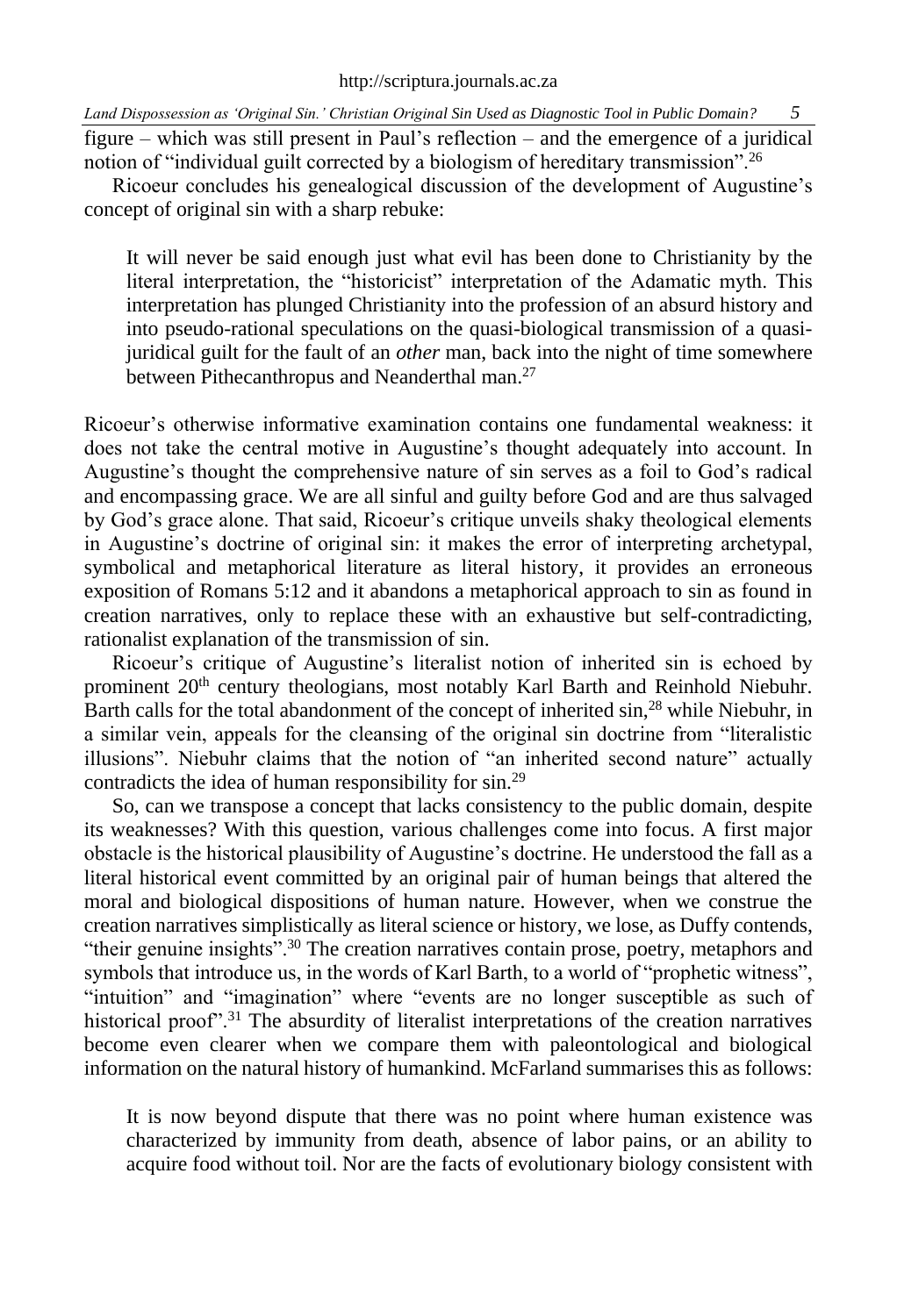the descent of all human beings from a single ancestral pairing and nothing suggests that humanity's advent occasioned any change in the basic conditions of biological existence 32

The literalist error and historical implausibility of Augustine's doctrine on the origin of sin not only pose a complex set of theological problems, but are also problematic from a public point of view, because the public sphere has to operate with diagnostic tools that are plausible and conform to basic standards of rationality. In a debate as sensitive as land reform, we need to apply moral language with a demonstrable factual basis.

Another major obstacle is the outdated anthropology that underlies the doctrine. Jenson describes the classic notion of human nature as highly problematic, because it understands human nature as something "given to each of us by our biological generation which hands on a deprived and infected version of that nature".<sup>33</sup> But the notion that the first pair transmitted the alteration of human nature is theologically not a "sufficient explanation". It suggests an "impersonal something" that makes us human, the alteration of which can bring about a change in the "definition of humanity".<sup>34</sup>

Augustine regarded the soul as the controller of the body. After the soul deserted God through a wilful act of disobedience, it lost its ability to control the lower passions of the body. Sexual concupiscence and lust now exercised hegemony over the rational dictates of the human will. Human beings were conceived in sexual desire and, by means of this illicit desire, sin was propagated to subsequent generations.<sup>35</sup> The natural state of the human being and the unity between body and soul were ruined as a result of sin, because God submitted the human body to death and destruction.<sup>36</sup>

The difficulty in transposing this aspect of Augustine's doctrine of original sin to a modern context should be clear: The idea that sin (a moral notion) can be transmitted to human generations through sexual intercourse (a biological act) is, anthropologically speaking, not intelligible. Herman Bavinck rightly observes that sin can never be conceived as a substance that settles in the human body that can be transmitted through procreation. This would imply that bodily human nature is, somehow, evil.<sup>37</sup>

Thirdly, Augustine's fusion of biological and juridical categories risks obliterating the important link between human accountability and human agency. Maintaining the link between human accountability and human agency is vitally important within criminal justice discourse, since the alternative would be to enter the realm of arbitrary justice. Once we ascribe guilt and culpability to a person in the legal realm based on their lineage or group association without taking into account the person's own agency and actions, a space is created for arbitrary discrimination. The most notorious crimes committed against humanity in the 20<sup>th</sup> century generally had one feature in common: a group of people were considered as undesirable simply because of their lineage, religion, group belonging or supposed criminal history and the law was subsequently used to persecute or discriminate against them. These cases clearly illustrate the danger of collectivist and arbitrary notions of guilt or innocence. When it comes to land, events in Zimbabwe serve as a vivid reminder of the disastrous effects that an arbitrary application of justice can have on a country. When we respond to injustice by doing injustice we not only lose our moral compasses, but we also create spirals of wrongdoing.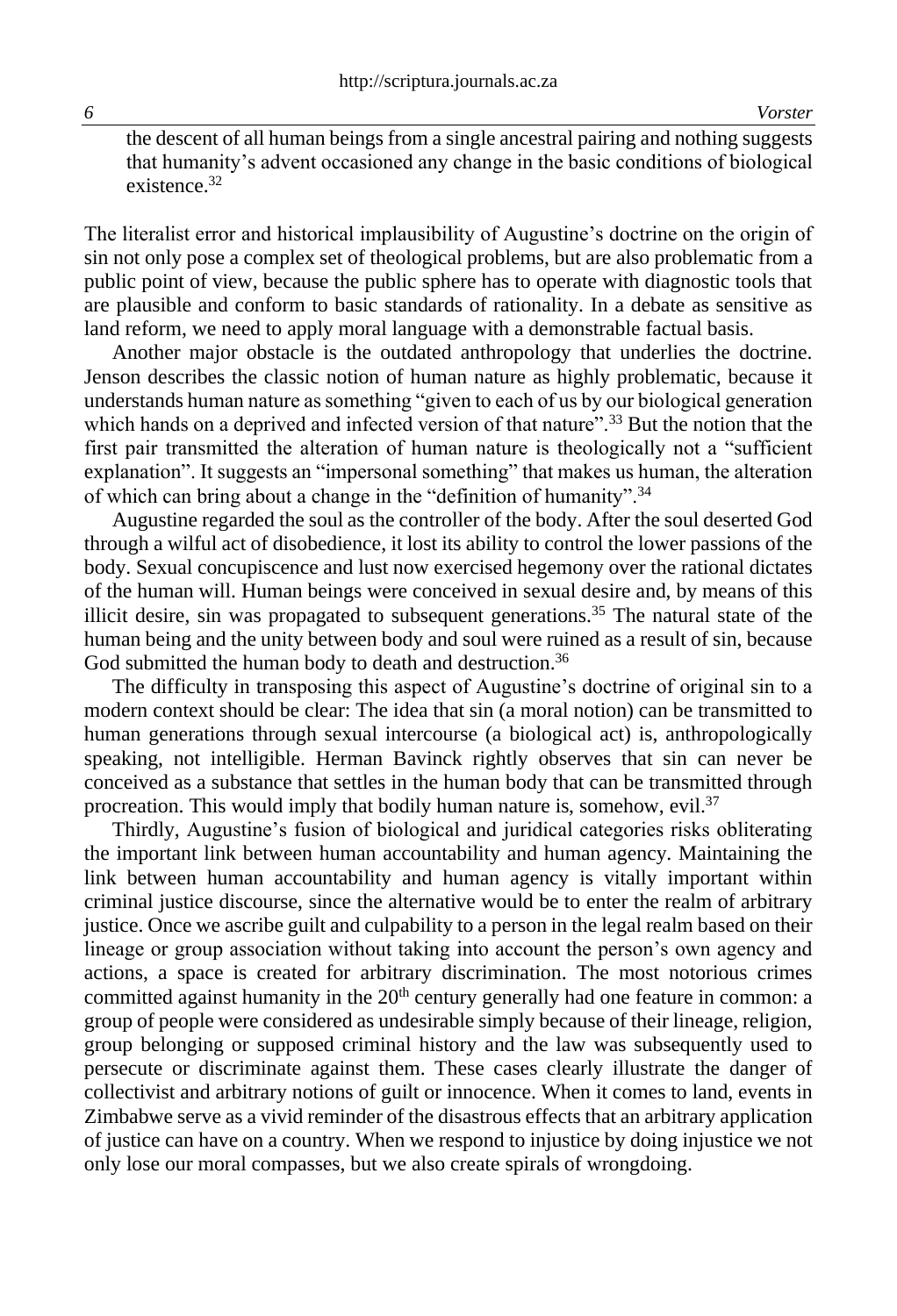## **The compatibility of Christian sin talk and public discourse**

If the Augustinian version of original sin is not transposable to the public domain, what about other types of Christian sin talk? McGrath rightly notes that Western culture has been deeply influenced by the Pelagian sin doctrine, even though its name means little to most people.<sup>38</sup> Pelagianism upholds the free will of the human being and preserves the close bond between human agency and human accountability. It claims that moral actions and merit stand in a proportional relationship to each other and it dispenses with any notion of inherited guilt. It does not view sin as a permanent condition, but as a contingent moral act that emanates from the abuse of free will. At face value, it seems that public and juridical discourse can utilise this concept of sin quite easily.

But here we also encounter various difficulties.<sup>39</sup> Pelagianism tends to understand the human will as an unconditioned neutral mechanism that can freely choose between competing options. When we cannot make decisions, we are in a position of coercion, and not engaged in a process of willing.<sup>40</sup> Theoretically speaking, then, Pelagianism holds that it is possible for human beings not to sin, and even if they sin, they are always in a position to return to a neutral position of decision making. Semi-Pelagianism softens the voluntarism of Pelagianism somewhat by recognising that the human will is weakened by sin and that moral perfection is not possible, but it still claims that the human propensity for good combined with divine aid can overcome sin.

The biblical traditions largely use much more radical language when it comes to sin. As Horton rightly observes, sin is not something that can be overcome by simple "moral instruction" or "social engineering".<sup>41</sup> We are, in Paul's words, slaves of sin.<sup>42</sup> Our wills are not merely weakened by sin, but in bondage to it. The Reformers described the tragedy of human existence with the phrase "total depravity", which means that all parts of human existence are contaminated by sin; "there is no Archimedean point within us that is left unfallen."<sup>43</sup> Hence, sin involves more than an act of wrong imitation. It denotes a condition of captivity and enslavement, a malevolent compulsion that preconditions our will and captivates us. Paul states it most eloquently in Romans 3:10–11:

As it is written:

'There is no one righteous, not even one;

- **<sup>11</sup>** there is no one who understands; there is no one who seeks God.
- **<sup>12</sup>** All have turned away, they have together become worthless; there is no one who does good, not even one.'

Pelagianism's "thin notion" of sin inevitably leads to a thin Christology and soteriology that reduces Christ to a moral teacher, and grace to external divine guidance. The biblical traditions, in contrast, tend to magnify the radical nature of sin and the encompassing nature of God's grace, de-emphasising human autonomy and resisting the possibility of the human attainment of salvation through good works.<sup>44</sup>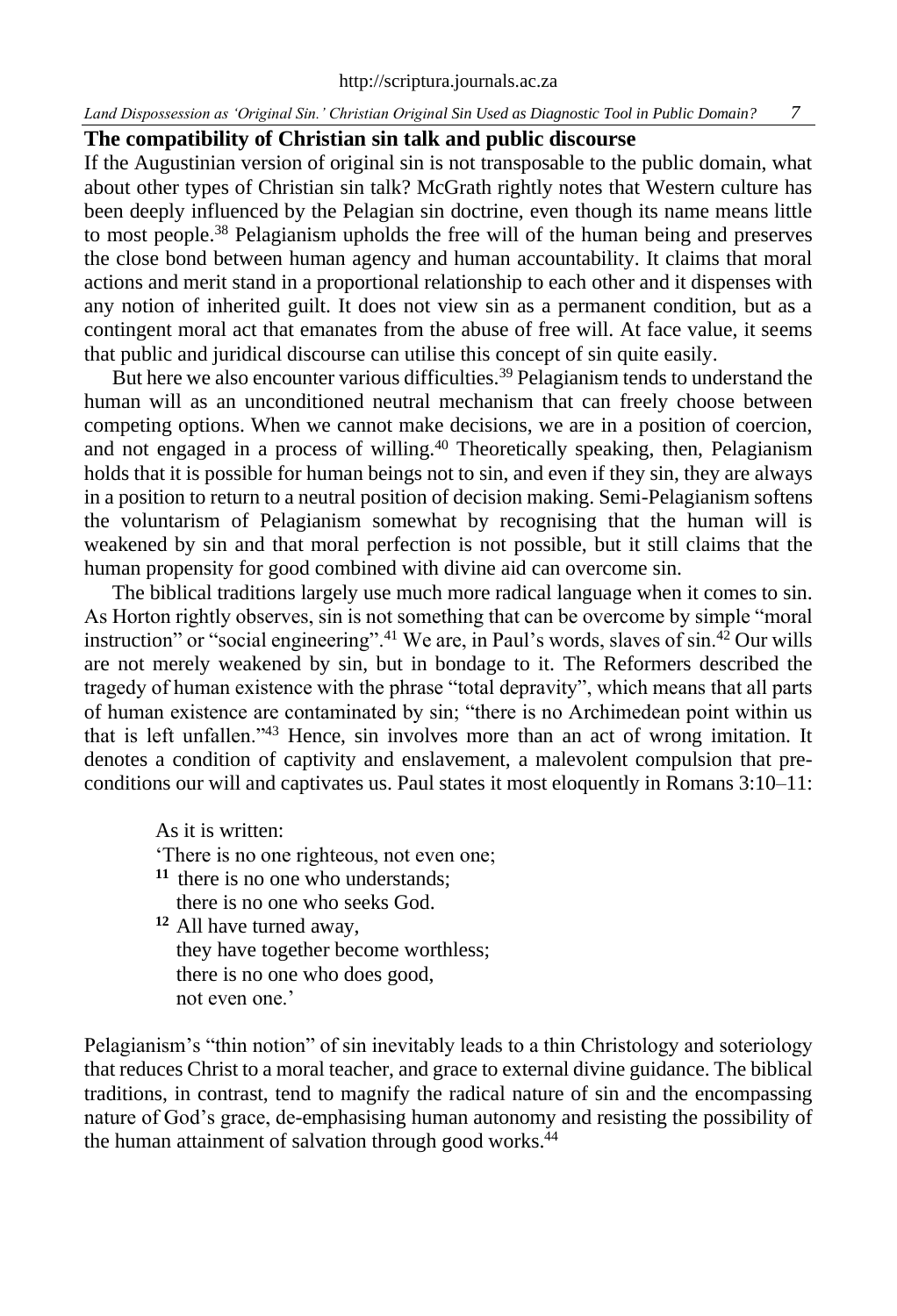From a political point of view, we could also argue that Pelagianism is too naïve a doctrine of sin to transpose to the public domain. Its weakness lies in not taking humanity's solidarity in sin seriously enough. It glosses over the harsh and cruel aftereffects of sin by proclaiming that every human being is in control of their own destiny and that we can conquer sin through human ingenuity. But reality tells us otherwise. The land debate in South Africa serves as an apt reminder that sin entraps generations of victims in vicious cycles of poverty and landlessness. Disparate acts of land dispossession have resulted in a condition, a mode of existence, which is almost impossible to reverse without risking food security, social conflict or severe damage to the economy. South African society is in the precarious position of having to choose between different evils. Niebuhr rightly contends that the Pelagians are so focused on asserting human freedom that they do not realise that "the discovery of this freedom, also involves the discovery of man's guilt".<sup>45</sup>

If both Pelagianism and Augustinian original sin doctrine do not meet the criteria for an adequate explanation of wrongdoing, should Christian sin language be used as a diagnostic tool within the public domain at all? Theological sin-language and public discourses do not seem at face value to be a natural fit. Three considerations immediately come to mind.

Firstly, Christian sin talk has God as referent. Jenson argues that sin relates to that which God does not want us to do. Without acknowledging God as the norm of righteousness, we are unable to employ the concept properly.<sup>46</sup> Public discourses, on the other hand, generally attempt to avoid metaphysical concepts. While the existence of God and the authenticity of religion are not necessarily rejected, in most democratic societies God-talk is relegated to the private and subjective realm of personal decision.<sup>47</sup> After all, human rights discourse finds its origin in the liberal endeavour to forge a universal moral language based on rational premises that would allow for a minimum consensus between divergent worldviews. Christian sin talk seems to undermine the liberal project.

Secondly, Christian sin talk is generally connected to Christology. For Christians, the pervasive and total nature of sin magnifies the radical depth and wide-ranging implications of God's grace. Within the extra-religious domain of politics, law and economics this connection is lost. Christ does not occupy a central place in the cognitive framework of the average politician, social philosopher, lawyer or economist.

Thirdly, Christianity does not equate divine justice with human justice. Human justice connects deeds to merit and actions to just reward or punishment. Divine justice, as understood within most Christian traditions, is a gift that transcends moralist notions of action-reward, cause and effect. Jesus' parable of the workers in the vineyard serves as a vivid reminder of this.<sup>48</sup> The point Jesus makes in this parable is that God is not constrained by human notions of justice. He has the right to show mercy to those who come last and deserve it the least. He is the wholly other, the Sovereign whose acts of justice are not necessarily comprehensible to the human mind or subject to human norms of justice. In fact, the Christ event defies conventional human logic about sin, guilt and justice. Vorster states as follows:

God does not follow conventional justice logic, but embraces us in a manner that circumvents human logic, undercuts human autonomy, surpasses due process and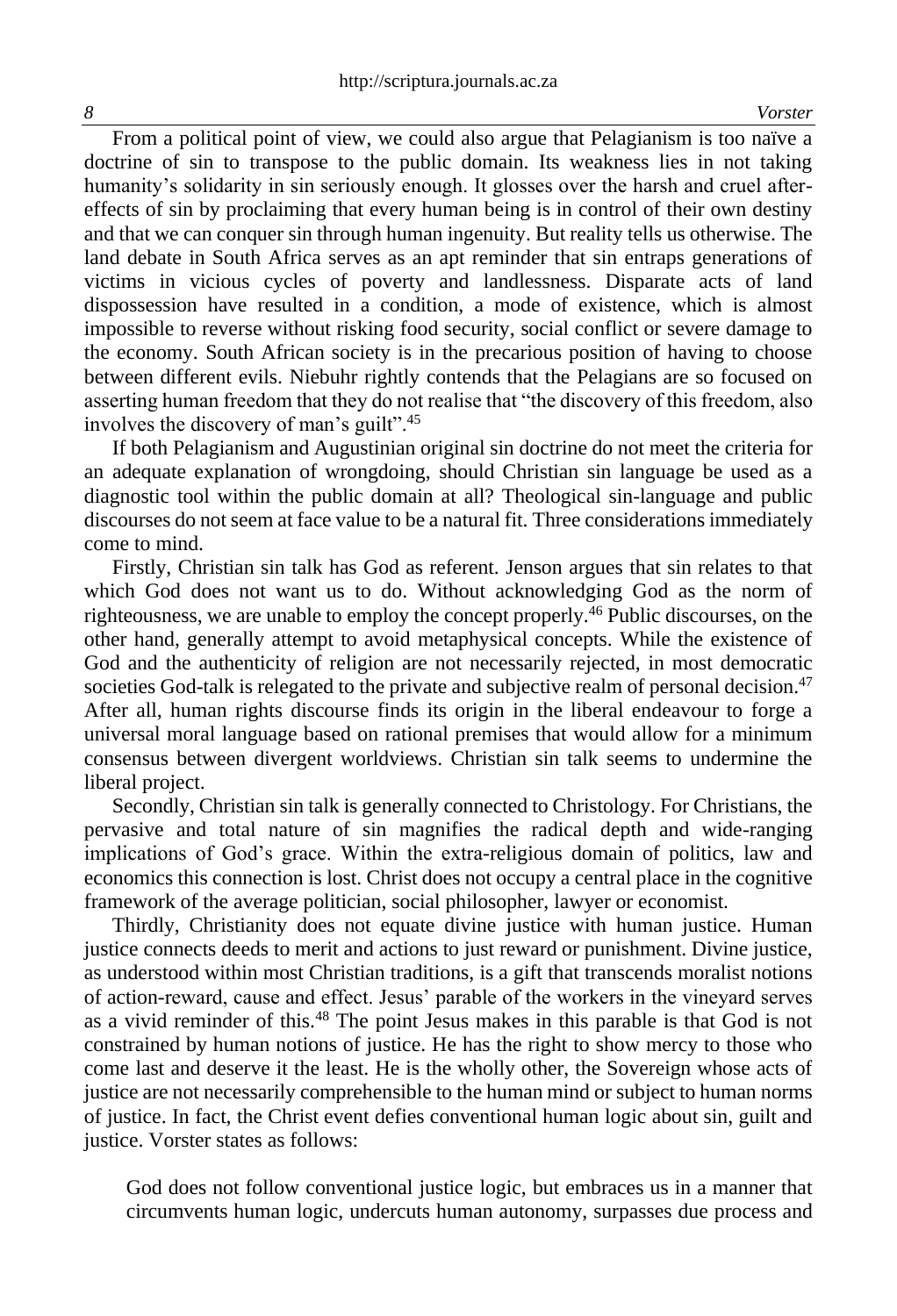defies retributive logic to make a new beginning possible. The Christ-event was a once-off non-repeatable event executed by a God who Himself is the norm of justice. Finite human beings cannot execute justice in the same manner.<sup>49</sup>

Since God is Sovereign when it comes to justice, divine forms of justice cannot be applied to human contexts in an unqualified manner, nor can human justice be simplistically modelled on divine justice.

Lastly, we need to recognise that Christian concepts of freedom and guilt and modern notions of liberty and culpability differ significantly. Biblical language depicts sin and grace as conditions or states that pre-empt human willing, eventually emerging in particular acts.<sup>50</sup> Neither the gospels nor Pauline literature refrain from describing the whole of humanity as captives of sin and as culpable before God, even before their births.<sup>51</sup> Old Testament literature also exhibits no qualms in assigning guilt in a corporate sense to Israel, Edom, Babylon or Nineve. God's grace is viewed, almost without exception, as a gift rather than a reward.

Augustine attempted to capture this biblical way of thinking about sin and grace with the concept of original sin. For Augustine the unmerited gift character of God's grace – so clearly articulated by Paul – implies that all human beings are sinners incapable of redeeming themselves.<sup>52</sup> Human beings stand before God in a state of guilt, because even though the human will is enslaved by sinful desire, it still acts willingly of its own accord and is therefore culpable before God.<sup>53</sup> This Christian approach to freedom stands in stark contrast to secular, liberal and legal understandings of freedom as consisting of human agents making decisions free of external compulsion, and culpability as related to recompenses based on intentional individual acts.

Using Christian concepts of sin as diagnostic tools within the public realm might seem pointless at this stage, both from a theological and public point of view. One may argue that Christian sin talk should be limited to the ecclesiastical domain, because the integrity of Christian doctrine can only be compromised when employed in public debates. But McFadyen rightly observes that such an approach risks colluding with the "general retreat of God talk in the public life".<sup>54</sup> The Christian faith makes universal claims, analyses the human condition, considers its message as a truthful perspective on reality and proclaims the reign of Christ over the whole of human history. Another option could be to evacuate Christian sin talk from all references to God and to translate it into neutral political language to make constructive public discourse possible. But is sin talk without God as referent not, as McFayden rightly asks, a form of "pragmatic atheism", a "rhetorical flourish" with descriptive power?<sup>55</sup> Does this approach not allow secular discourses to set the standards for public discourse and is it not in essence selfdefeating?<sup>56</sup>

In addition, the secular-liberal outlook on the make-up of the public realm should not be taken for granted. The modernist notion of a neutral, objective public realm where liberal rights discourse determines the procedural and ideological framework of public interaction is not entirely intelligible. Are secular discourses not themselves fighting creeds undergirded by worldviews, structural understandings of reality, anthropologies and vested power interests? How plausible are the dualist patterns that underlie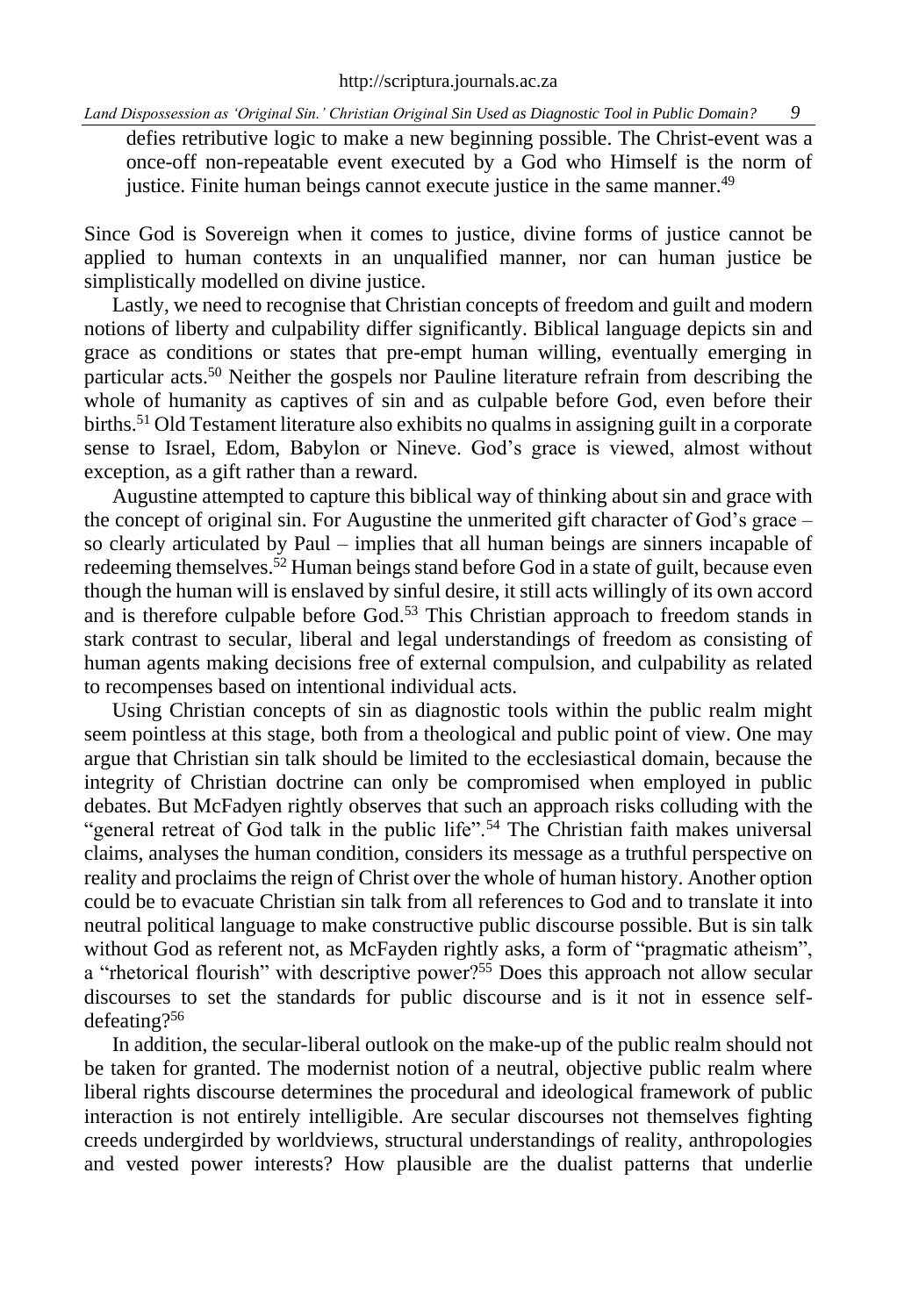liberalism's worldview? Do liberalism's binary distinctions between the objective and subjective, public and private, and sacred and profane reflect the complexity of lived experience?

We also need to ask: Why should liberal discourse be afforded the right to dictate the rules of discourse in the public sphere, especially in a highly diverse society such as South Africa? Surely social groups ought to be allowed to participate in public life without being expected to relinquish the fundamental tenets of their worldviews. They ought to be allowed an opportunity to persuade others, admittedly without imposing their views coercively on others simply by demanding consent. But how can social groups persuade others if they are not allowed to speak in their authentic language within the public domain?

My point is the following: Christians should not be prevented from participating in public debates in the language of their choice and they should not be scared of using Christian sin language in social discourses. The explanatory and descriptive power of Christian sin talk will reveal – or not reveal – itself in practical situations. When original sin talk exhibits deficiencies it should be revisited like any other doctrine. McFadyen states the need for an openness to doctrinal renewal poignantly:

… doctrinal continuity is not something we receive from the past, but something we find and recognize in the present – not merely in, but for, to meet the demands of, the practical and theoretical exigencies of particular situations.

## **Revisiting original sin doctrine**

Thus far, I have argued that the Augustinian version of original sin shows deficiencies. But at this stage we also need to note that even the harshest critics of Augustine's notion of original sin – Schleiermacher, Ricoeur, Barth and Niebuhr – are not prepared to abandon it entirely. They leave behind the Augustinian version, but still embrace the truth of original sin. Why would this be the case? Is Christian original sin talk not perhaps resurfacing within the public domain because it provides a descriptive tool that few other moral languages can offer, especially when it comes to addressing historical injustices and the systemic impact of wrongdoing? In what follows I will argue that original sin is indeed a useful descriptive tool that can be used in the public realm, but it needs to be cleansed of doctrinal constructs that are unnecessary, implausible or not profoundly biblical.

I have already discussed the impasse that a literalist and biological notion of original sin creates. The question now is whether a non-literalist and non-biological understanding of original sin that maintains God as referent and dispenses with the classic notion of the soul as controller of the body will improve the doctrine's explanatory and descriptive power. A non-biological, non-literalist understanding of original sin presents, in my view, a more plausible descriptive tool than the Augustinian version of original sin. Two qualifying remarks are appropriate in this respect. First, we should not confuse a non-biological understanding of original sin with a rejection of the universal, corporate and habitual nature of sin, nor see it as an attempt to refute the culpability of human beings. It does, however, deny sin an ontological status. Secondly, we should not equate a non-literalist understanding of the creation narratives with a non-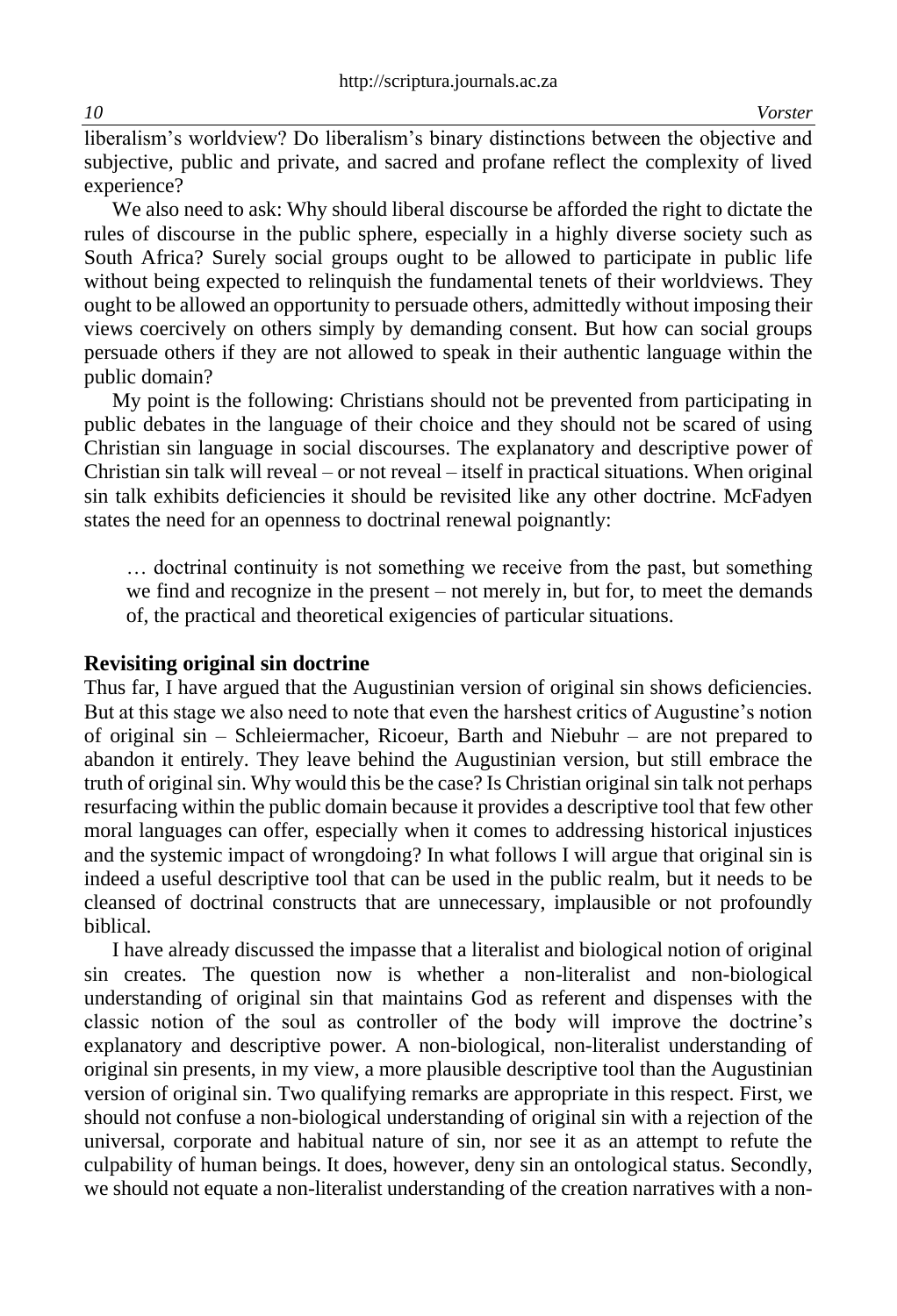historical understanding of original sin. Non-literalism does, however, remove historically implausible narratives from sin talk.

Biological notions of sin are theologically unacceptable because they ground sin in the creaturely nature of the human and hence award sin an ontological status. Biblical thought is clear on this point: sin is not part of God's creation or his intent. Biological concepts of sin could actually serve as a recusal for human sinning, because they locate sinning in the physical make-up of the human rather than human willing. Sin is universal and radical *not* for the reason that it is transmitted biologically from one generation to another, but because it is an overwhelming and captivating condition that disorients the human will and preconditions human freedom. Sin shapes our lives even before we are capable of making moral judgements.<sup>57</sup>

By describing sin as a condition, we are not depicting sin as a "thing" or substance, but as defection; the absence of good; as a negating, distortive and parasitical power alien to God. It preys on God's good creation and manifests itself in individual, supraindividual and collective acts of human wrongdoing. We can explain this by referring to freedom. Freedom is a gift of God to humanity; it is a basic precondition for an authentic I-Thou relationship between God and human beings. Relations devoid of freedom can only be coercive in nature. But freedom also provides an opportunity for humans to choose and act against the will of God. In other words, the gift of freedom, which is an essential part of a good creation, is in its very nature also prone to distortion and perversion. This is where the power of sin lies: it preys parasitically on the good gifts of God's creation by distorting, perverting and re-orienting them to bad ends. We sin inevitably, not as a result of our physical make-up nor because sinning is a necessity, but because human willing is cut off from God as the Source of life. Reality cannot be adequately understood or explained without reference to God, nor can we act properly without discerning God's will for our actions.<sup>58</sup>

Sin also has a corporate historical dimension. Jenson rightly notes that there must have been a "historical first happening of what thereafter always happens", an act of disobedience by the "first community of our biological ancestors".<sup>59</sup> Genesis 3 may not narrate literal history, but it tells of an original event that certainly occurred. Following Plantinga, Conradie rightly indicates that as soon as *we accept that things are not the way they should be,* we are working with at least a minimalist notion of the fall.<sup>60</sup> However, the use of original sin and fall language should not be misconstrued as an attempt to explain evil's origin.<sup>61</sup> Original sin rather refers to the pervasiveness of sin; it teaches that human history is diachronically related, that we do not merely sin alone, but also through and with others, and that our acts are socio-politically and "historically connected".<sup>62</sup> Thus human history has seen the formation of continuous chains of sin and cycles of evil and their replication time and again. Freedom in its pure authentic form no longer exists; we are alienated from God who is the Source of good, we are bound by the structural consequences of previous abuses of freedom, we live in a world devoid of innocence. Yet, as Bonhoeffer rightly points out, we should not recuse ourselves by making the chain of events itself responsible for our deeds.<sup>63</sup> We are ourselves compulsively drawn to abusing God's gift of freedom and we often participate in the sins of past generations either actively, by consent or through deadly silence. The human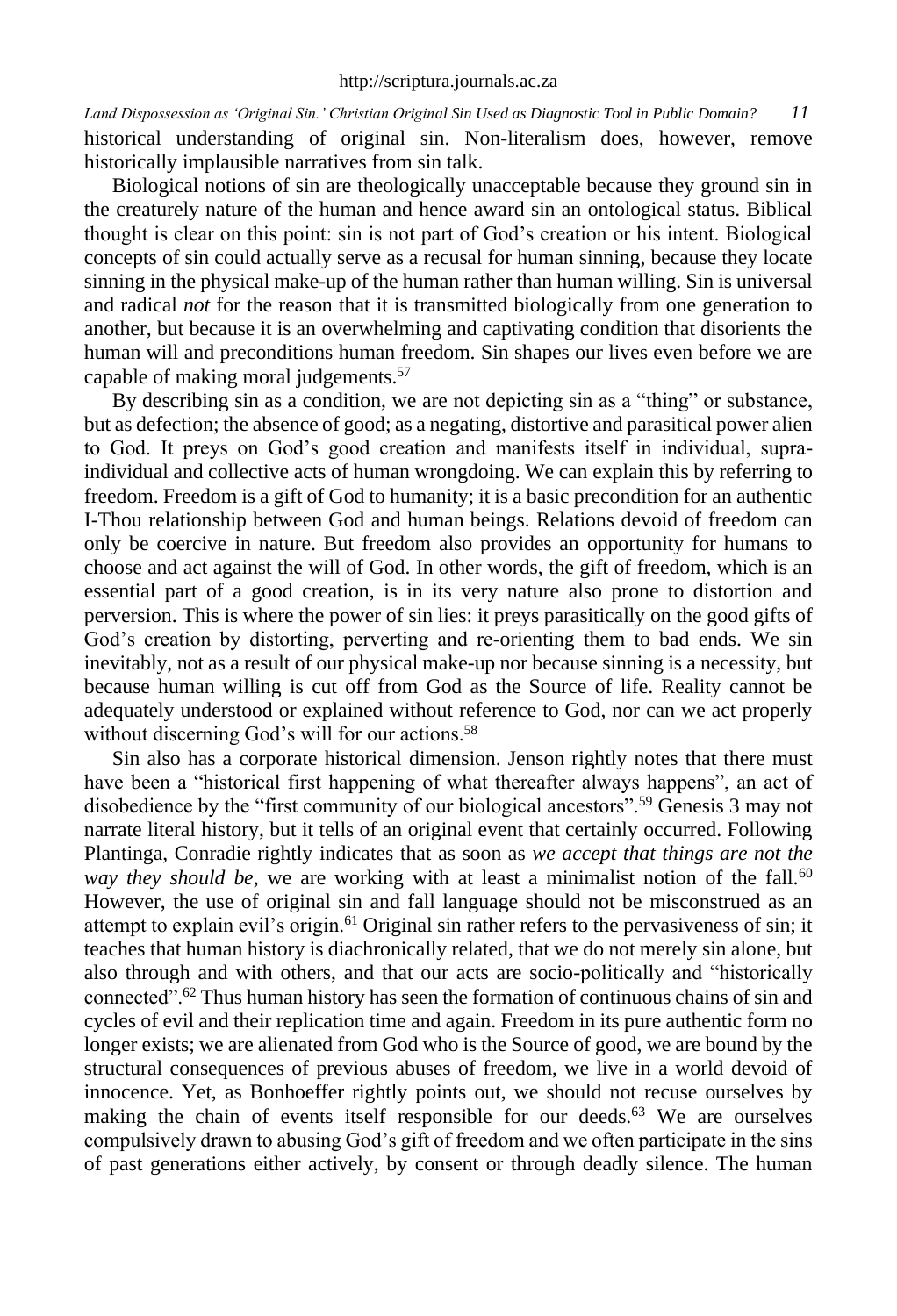propensity to self-recusal is sadly illustrated in the denialism and indifference that many landowners in South Africa exhibit with regard to past land dispossessions.

The human will cannot resist the captivating power of sin and the temptation to use God's gift of freedom for bad ends. Sin finds its basis in human actions, but it is more than simply "doing", it is depravity, since we cannot return to a "neutral" position of innocence. Human wills are no longer free, but in bondage. To illustrate the descriptive power of a non-literalist, non-biological understanding of original sin we return to the South African land debate.

#### **Original sin talk and the South African land debate**

South Africa's tragic land history affirms the basic truths contained in the original sin doctrine: the pre-conditioned nature of human willing; the radical and systemic nature of sin; sin as opposition to God; and our corporate solidarity in sinning.

The South African *Native Land Act* of 1913 and the *Native Trust and Land Act* of 1936 relocated black South Africans living in rural areas to so-called native reserves or traditional areas. Rural blacks were arbitrarily and forcefully removed from the land they inhabited, received no monetary compensation and were prevented from buying or selling land outside the reserves. Within the newly established reserves they were only allowed conditional usage rights of land under trusteeship of the State. The native reserves were small and overcrowded, infrastructure was poorly developed, and the land allocated was largely unproductive.<sup>64</sup>

The land grabs did not meet much resistance from either the white community in South Africa or the British colonial authorities who ruled South Africa at the time. The lack of resistance highlights the conditioned nature of "white" thinking at the time. By the first part of the 19th century white mindsets and white values were already framed for at least two centuries by colonialism and a patriarchal ideology that idolised "civilisation", progress, hierarchy, victory, white and Christian exceptionalism, patriotism and heroism. The Cape was colonised by the Dutch in 1652, and then by the British in 1795. Afrikaners (offspring of Dutch settlers) penetrated the South African interior from the 1830's and colonised black land which they regarded as *terra nullus*, while British rulers introduced black native reserves on Natal's eastern coast as early as the 1840's. The promulgation of the 1913 and 1936 land acts was the culmination of thought patterns and habits that had been established long since, and thus presented no moral affront to most whites.

Patriarchy shaped white identity formation, and acted as the basic premise for choosing and willing various outcomes. It became the force behind the fibre of society, the dynamics behind white decision making, the invisible hand that arranged the very structure of colonial society. To be sure, colonial identity and patriarchy did not force the hand of white South Africans as if they had no alternative but to follow these land policies, but it captured their inner intentionality and moral judgement. Inequality and hierarchy were seen by many as part of the divinely intended order of things, while freedom and equality were considered as humanist values that disturbed God's natural order. Land grabs were accepted as legitimate interventions for the sake of the common good; as the right thing to do in order to nurture civilisation in South Africa and build a strong economy. Patriarchy indeed captured white "willing" to such a degree that the white collective actually became incapable of unambiguously discerning good.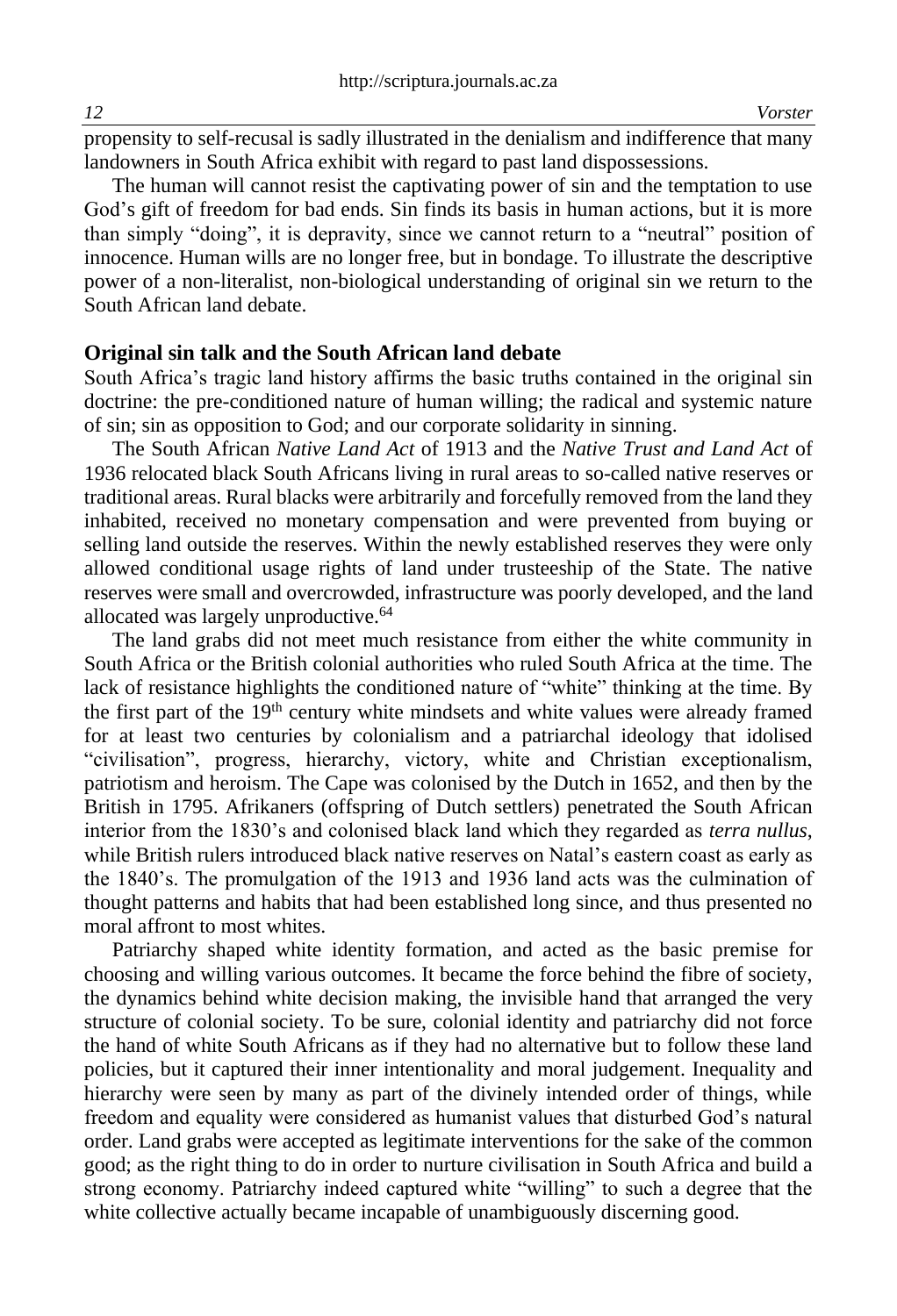The 1913 and 1936 land grabs as well as a whole range of subsequent laws that governed black ownership created a highly unequal land structure consisting of an underdeveloped black peasant farming community and a technologically advanced white commercial farming sector.<sup>65</sup> Many black men were forced to leave the reserves and their families to seek work at mines and urban sectors where they supplied cheap labour. The end result was a chain reaction of "gradual" black impoverishment and the near destruction of rural black family life.<sup>66</sup> Land dispossession, segregation laws (1910– 1948) and the system of Apartheid (1948–1990) created trajectories where the racial characteristics of a person and the group to which they belonged determined their opportunities in terms of access to land, property, jobs, education, voting rights and economic advancement. These dynamics simultaneously gave rise to cycles of violence and counter-violence.

These events illustrate the systemic impact of sin on generations of people. In the South African case, sinful racial discourse penetrated white identity formation, permeated collective white consciousness, entered social policymaking processes and eventually culminated in oppressive social structures that reigned over every inch of society. To maintain these social structures and to curb resistance, the State applied violence, while liberation movements responded with violence. Ordinary people were caught in between. Simple options between right and wrong no longer existed; innocence was lost. Sin indeed became a destructive systemic power; it was no longer a loose collection of individual acts, but a condition into which people were born and had to frame their existence.

South Africa's land history offers a clear illustration of collective opposition to God. Systematic land dispossessions almost always coincide with group egotism, greed, violence and injustice. As such they all constitute acts against God. Yet, some transgressions are directly aimed at God and directly refer to God. Blasphemy is one such example and, in the case of South African land dispossessions, idolatry and despair immediately come to mind. Jenson defines idolatry as follows:

Idolatry is our persistent and ingenious and even noble attempt to use deity for our own ends; in this attempt we necessarily posit a middle realm in which to meet and negotiate with deity, and "idols" are whatever then emerges to conduct the negotiation.<sup>67</sup>

A wide variety of religious ideologies were used to justify land grabs in South Africa. Nineteenth century British colonialism considered land invasions as a "missionary endeavour" that would bring the gospel to "pagan nations", while the Afrikaner Voortrekkers used a literalist understanding of Old Testament promised land and conquest narratives to identify themselves as the elected "Israel", with the duty to drive away heathen nations from God's promised land.<sup>68</sup> In bestowing on themselves the status of the "enlightened" or "elect", the British and Voortrekkers engaged in a form of selfdeification, a collective pride, that made the interests of the group the norm and ultimate end.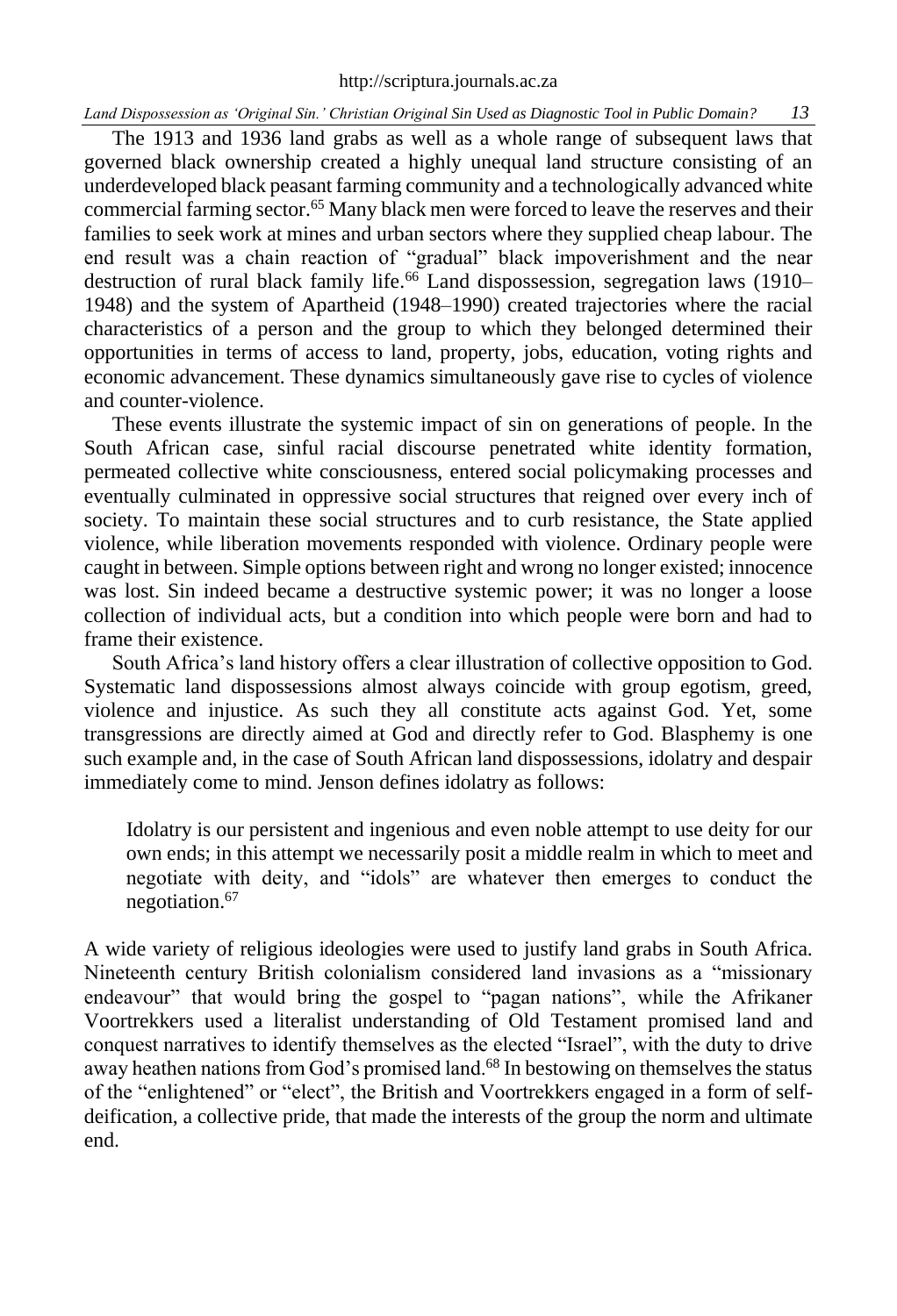Twentieth century Apartheid ideologies became more sophisticated. South African Calvinists distorted Dutch Neo-Calvinist teachings on sphere sovereignty to claim that every nation was created to be autonomous and sovereign. In practice this would entail that different racial groups should live apart. Theologians from the Dutch Reformed Church in South Africa, moreover, utilised neo-Fichtean philosophical notions to argue that God created every nation with an "own soul" or temperament. This view held that, depending on their exposure to the gospels, nations exhibit differing levels of cultural sophistication. There exists a kind of hierarchy, a higher and lower order of nations. The cultures of higher order nations should not be contaminated with the values of lower order nations.<sup>69</sup>

If religious language was the facade used to justify land dispossession, anxiety can be considered as the innermost motive, and selfish acts of despair as the outcomes. Anxiety, as Kierkegaard so eloquently indicates, is not the actuality of sin but "the psychological condition that precedes sin".<sup>70</sup> Anxiety creates insecurity, which leads to despairing acts of self-preservation at the expense of others. By allowing anxiety to control our decisions, by attempting to take control and establish our own independence, we emancipate ourselves from God and overreach the limits of our creaturely nature. Hence anxiety creates a breeding ground for direct opposition to  $God.^71}$  Fear of the "black danger" was a central motif in  $20<sup>th</sup>$  century white politics and indeed a rallying cry during elections. As was the case with the implementation of segregation and Apartheid policies, South African land dispossessions were designed to secure the interests of the white minority in a country where blacks constituted the vast majority of citizens. By controlling the natural resources of the country, and by hindering black economic advancement, the white minority hoped to maintain a grip on power. Their acts not only constituted an attempt to emancipate themselves from God, but also revealed a nihilistic sense of despair.

This brings us to the most unsettling component of original sin discourse, namely our universal guilt and culpability. Can young white South Africans who were born into a situation of sin be exonerated from culpability or guilt on the basis that they themselves did not commit any crimes? Liberal discourse would probably say "yes", based on the principle that moral accountability cannot be severed from moral agency. We can agree to some extent: young white South Africans born in the post-Apartheid era can certainly not be held criminally or legally accountable for the sins of past generations. Criminal justice is, after all, concerned with specific intentional acts of legal transgression. As noted earlier, when we persecute people on the basis of others' transgressions, we enter the realm of arbitrary justice. But we also need to distinguish between legal culpability and moral culpability. Illegality and immorality are not always the same thing. In line with original sin discourse, we could indeed argue that young white people cannot exonerate themselves from moral guilt and culpability, because they have benefitted and are still benefitting from the chain of enrichment and privilege that Apartheid brought to white people at the expense of black people. Once you share in the benefits of wrongdoing, you are contaminated, and cannot extricate yourself from the situation, even though you did not intend to cause anyone any harm. Young white South Africans may not be legally accountable, but they do carry a moral burden that needs to be acknowledged, and they have a duty to confront the evils of the past.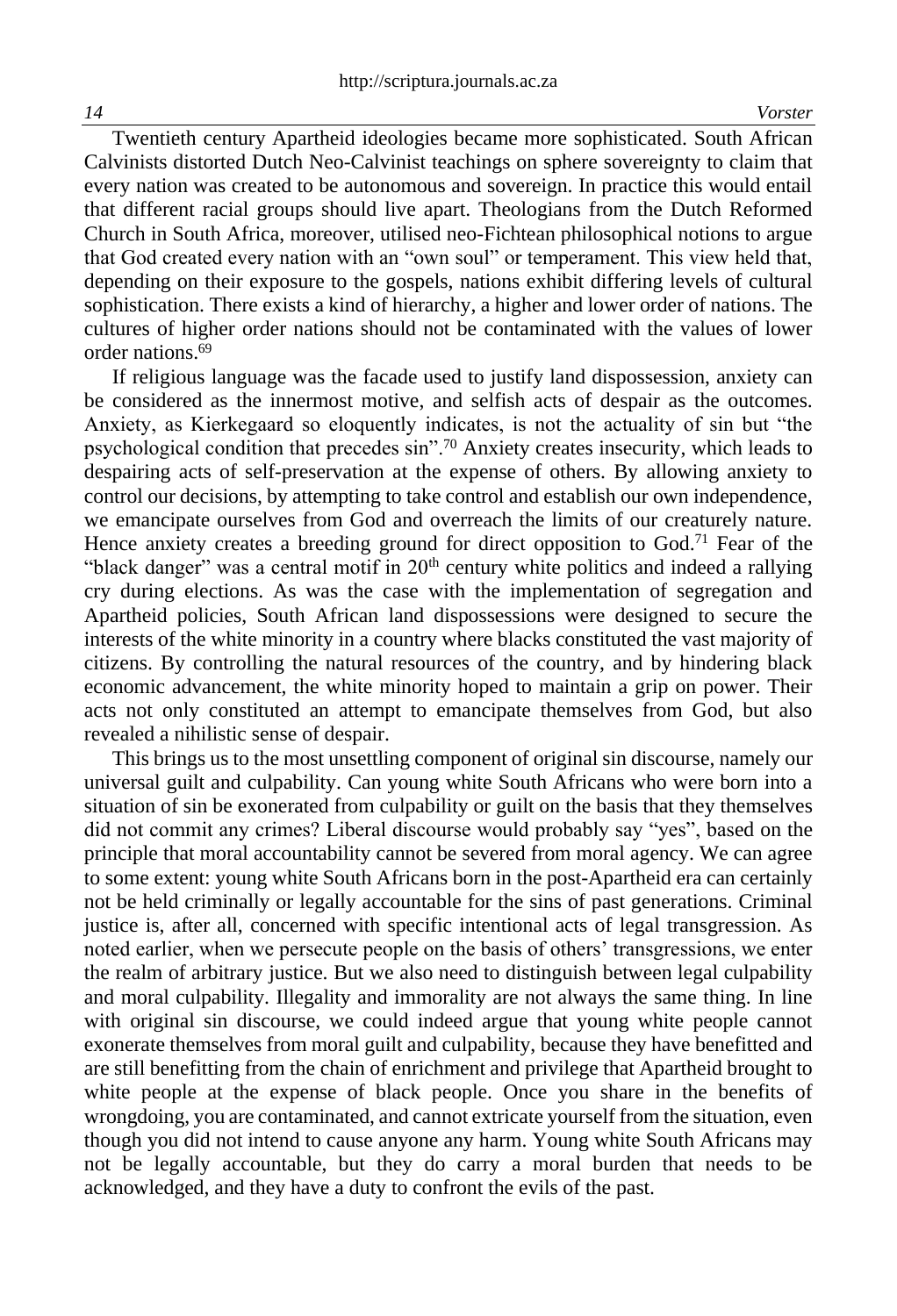Those who fell victim to Apartheid laws should, however, not lose sight of the bigger picture nor be in a hurry to claim righteousness. Many gruesome acts were committed in the name of the "struggle" and considerable innocent blood was spilled in the name of freedom. The tragedy of human existence is that all of us benefit in some way or another from the sins of past generations, whether it be the violence that my fathers committed in wars to bring me freedom, or anything else. Volf correctly observes that the very act of dividing parties "into pure and corrupt entails corruption".<sup>72</sup> Every person carries a moral burden; no-one is righteous, because we are all compromised by events that extend beyond our own moral agency. The make-up of our sins may differ in severity and range, but we are all involved and morally culpable in some way or another. This is the tragedy of human existence that the original sin doctrine articulates so clearly when it speaks about the universality of sin, the intergenerational communication of sin and our guilt before God. Yet, as Volf rightly notes, the universality of sinning should not be confused with equality in sinning.<sup>73</sup> We are all victims and perpetrators in some way or another; but not equally so. To deny this reality would be to "disguise the suffering of victims and to obfuscate human evil".<sup>74</sup> Those in power, who have the resources to influence events, carry a higher moral responsibility for their actions than those who respond to what life throws at them.

Seen in the light of South Africa's land history, Ramaphosa's choice of words was perhaps not as ill-advised as some may assume. When it comes to substance, the diagnostic tool of "original sin" allowed him to articulate the complexities and aftereffects of land dispossession at a deeper and much more profound level than terminologies restricted to human rights, constitutional or legal language. Postcolonial, Marxist and feminist thought have rightly exposed the limits of liberal rights discourse when it comes to issues of redress. They indicate that human choices are always made within the limits of social and institutional contexts and that past forms of discrimination have a profound impact on the outcomes available to a person. Fundamental rights discourse seems to fall short in this regard. It finds it difficult to accommodate notions of "redress" in its vocabulary, because it is concerned with individual rights and specific evidence-based abuses, whereas "redress" is concerned with the systemic after-effects of crimes committed against particular groups.<sup>75</sup>

Should Christians hence congratulate Ramaphosa on reintroducing a Christian concept to the political domain? I don't think so. The South African President's intuition about the truth of "original sin" doctrine may have been correct, but his application of the concept is highly problematic. Ramaphosa erred in evacuating a Christian concept from any reference to God; and by applying a religious-ethical term to the legal domain. Removing God from the picture inevitably emanates in the universal nature of sinning being denied and guilt and culpability being narrowed down to interhuman relations. It is no longer *we* as a collective who sin against God and our neighbours and have a shared moral burden to carry together; but rather a case of *they* who sin against us and owe us redress. Moreover, by applying original sin doctrine to the realm of property rights, Ramaphosa gave significant impetus to the arbitrary concept of expropriation without compensation being introduced to South African law. As noted earlier, "original sin" is not a juridical concept but a theological-ethical concept that depicts the moral and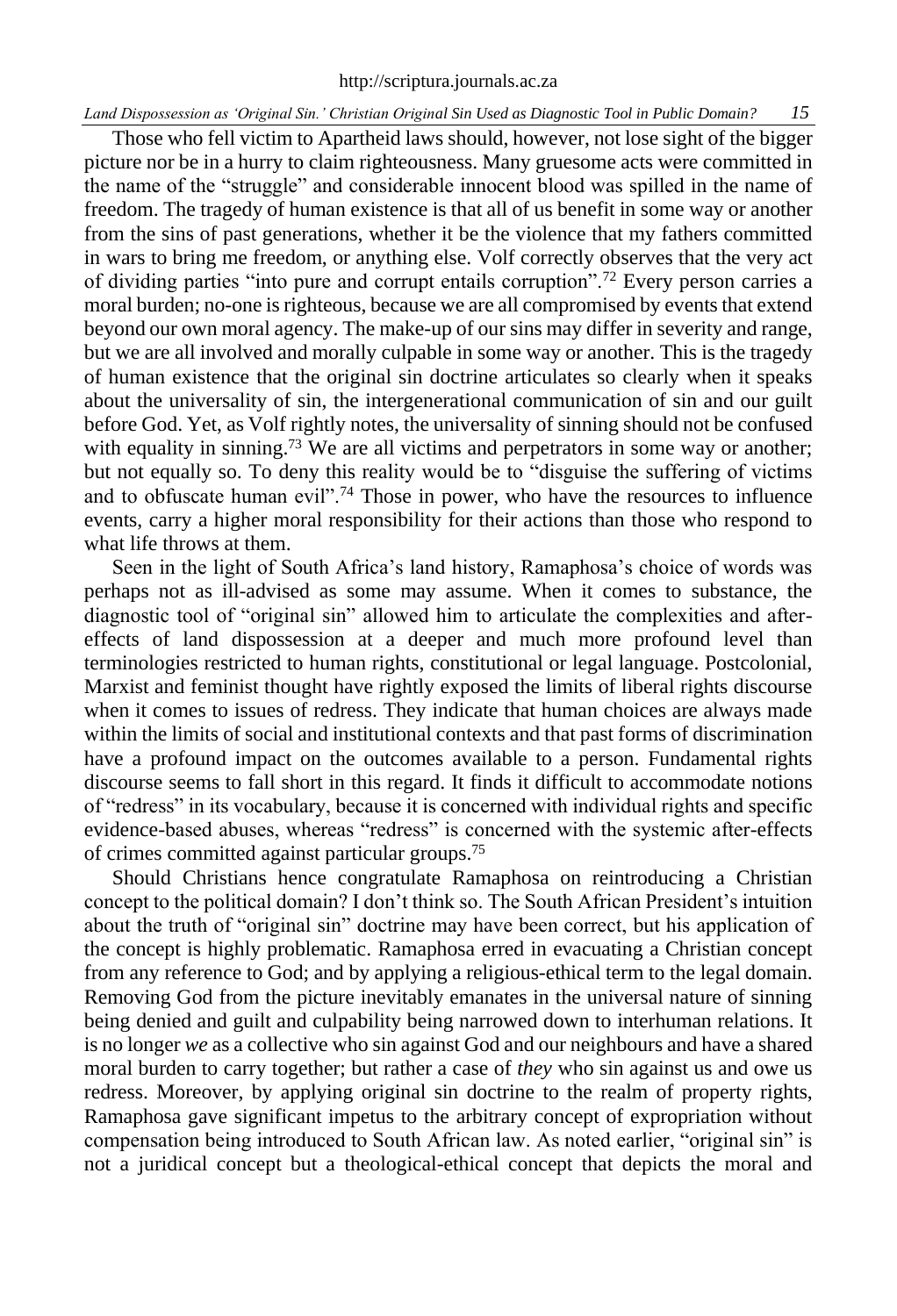spiritual condition of humankind. When applied outside the realm of ethics and social diagnostics, it can be used as a tool of oppression.

#### **Conclusion**

The doctrine of original sin is indispensable to the Christian faith. It presents a "thick" understanding of sin that encapsulates humanity's universal culpability with reference to God, the bondage of human willing and the universal, corporate and systemic nature of sinning. It is also much better aligned to the Christian doctrine of salvation by grace alone than either Pelagianism or semi-Pelagianism. However, for the Christian concept of original sin to be theologically plausible, it must be cleansed from biological, literalist and juridical-debt interpretations. Biologism risks ascribing sin to God and can only serve as a false recusal for our sins. Literalism tend to use original sin as a heuristic device to explain the origin of evil. Juridical-debt interpretations inevitably lead to retributive talk. I believe that a non-biological, non-literalist understanding of original sin that emphasises the universal, systemic, inevitable and pervasive nature of sin would safeguard the Christian faith against these tendencies.

From a social point of view, original sin discourse provides descriptive tools that few other moral languages offer, especially when it comes to historical injustices and redress. That said, while original sin talk can be employed in public moral discourse and used as a diagnostic tool in policies of redress, we should not attempt to apply it to the legal domain. A strictly legal approach to issues of morality and culpability cannot resolve the social problems created by centuries of injustice. To solve the impasses of human history we need to go beyond legal rights discourse. Even as original sin language reminds us of the collective burden of guilt we carry as a human species, it is not designed to lead us into fatalism. Genesis 1 is fittingly located at the very beginning of the primeval history. It tells us that the goodness of God's creation enjoys logical priority over sin talk. Christian theology does not start with sin-talk, neither does it end with sin talk. Salvation and healing have the last word. Admittedly, we cannot change the past nor can we rectify the past in an unadulterated form, but we can undo many of the remnants of the past through spontaneous acts of self-sacrifice, embrace, reconciliation and restoration. In the end, land reform depends on attitudes, political will and social cooperation. In my view clear social diagnosis and sincere reconciliatory language carries much more promise than retributive expropriation without compensation talk or legalist liberal rights discourse.

## **BIBLIOGRAPHY**

- Asal, Victor, Udi Sommer and Paul G. Harwood. Original sin: A cross-national study of the legality of homosexual acts, *Comparative Political Studies* 46 (2013), no. 3: 320–351. doi/10.1177/0010414012453693.
- Augustine. Contra Faustus Manicaeum [Reply to Faustus the Manichaean], in *The writings against the Manicheans and the Donatists*. *A select library of the Nicene and Post-Nicene fathers of the Christian Church*, edited by Phillip Schaff, volume 4. Grand Rapids Mich.: Eerdmans, 1956.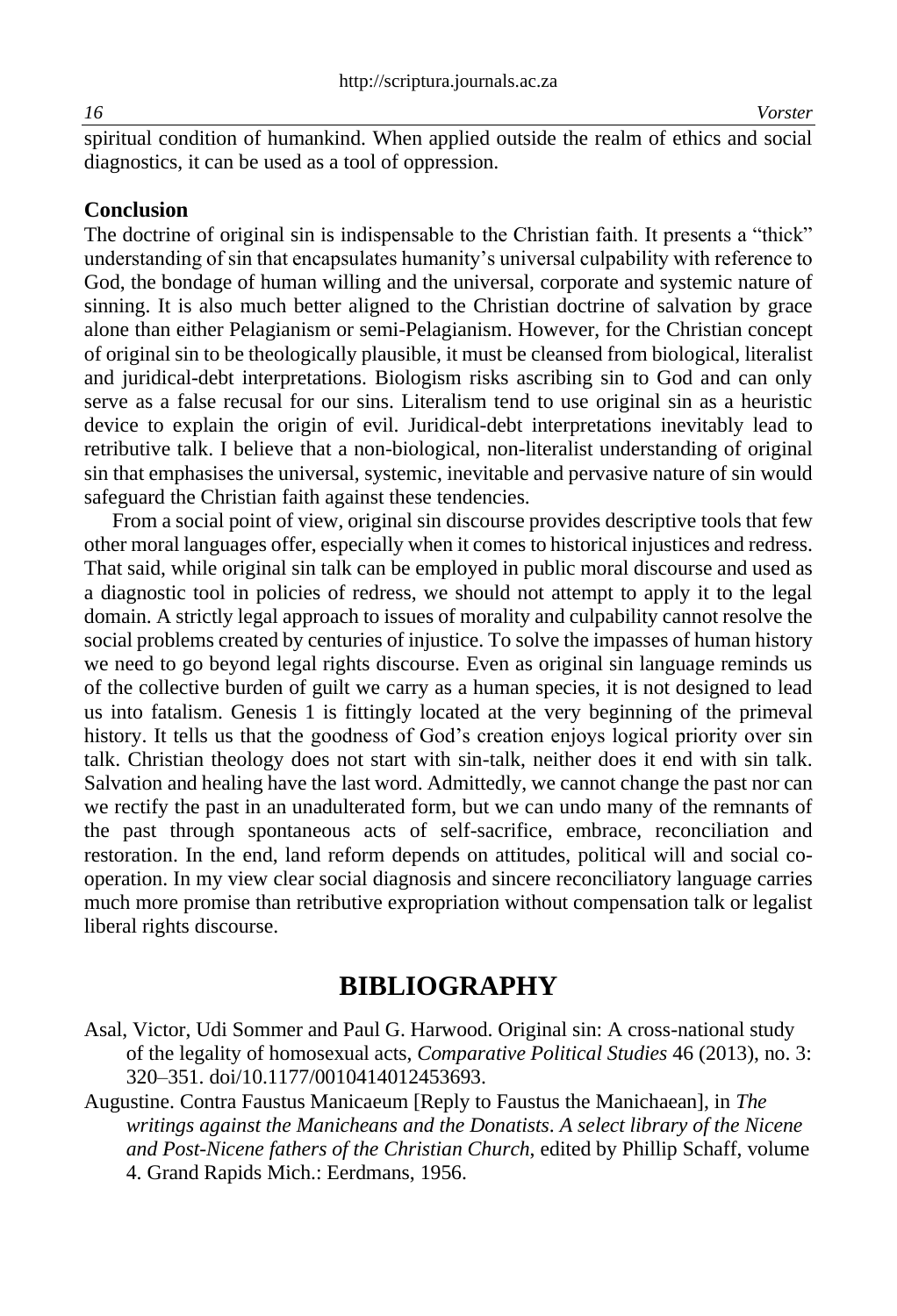- Augustine. Dei Civitate Dei [The City of God], in *A select library of the Nicene and Post-Nicene fathers of the Christian Church*, edited by Phillip Schaff, volume 2. Grand Rapids Mich.: Eerdmans, 1956.
- Augustine. De Peccatorum Meritis et Remissione, et de Baptismo Parvulorum [On the merits and remission of sins, and on the baptism of infants], in *Writings against the Pelagians*. *A select library of the Nicene and Post-Nicene fathers of the Christian Church*, edited by Phillip Schaff, volume 5. Grand Rapids Mich.: Eerdmans, 1956, 12–80.
- Balkan, Elazar. Historical reconciliation: Redress, rights and politics, *Journal of International Affairs* 60 (2013), no. 1:1–15.
- Barth, Karl. *The doctrine of reconciliation*, KD iv/1, translated by G.W. Bromiley. Edinburgh: T &T Clark, 1956.
- Bavinck, Herman. *Gereformeerde dogmatiek*, volume 3. Kampen: Kok, 1929.
- Bonds, Anne and Joshua Innwood. Beyond white privilege: Geographies of white supremacy and settler colonialism, *Progress in Human Geography* 40 (2015), no. 6:715–733. https://doi.org/10.1177/0309132515613166.
- Bonnhoeffer, Dietrich. *Creation and fall. A theological exposition of Genesis 1*–*3*. Minneapolis: Fortress Press, 2004.
- Cohen, Jeremy. Original sin as the evil inclination. A polemicist's appreciation of human nature, *Harvard Theological Review* 73, no. 4 (1980):495–520.
- Conradie, Ernst. *Redeeming sin? Social diagnostics amid ecological destruction.* Lanham: Lexington Books, 2017.
- Conradie, Ernst. The project/prospects of Redeeming Sin?, paper read at a colloquium on "Redeeming Sin", San Diego, California, November 2019.
- Cousins, Ben and Ian Scoones. Contested paradigms of viability in redistributive land reform: Perspectives from Southern Africa, *The Journal of Peasant Studies* 37 (2010), no. 1:31–66.
- Duffy, Stephen J. Our hearts of darkness: Original sin revisited, *Theological Studies* 49 (1988):597–622.
- Frye, Timothy. Original sin, good works and property rights in Russia, *World Politics* 58 (2006):479–504.
- Gibney, Mark, Rhoda E. Howard Hassmann, Jean Marc-Coicaud and Niklaus Steiner. *The Age of Apology: Facing up to the past.* Pennsylvania: University of Pennsylvania Press, 2008.
- Horton, Michael. *The Christian faith. A systematic theology for pilgrims on the way*. Grand Rapids Mich.: Zondervan, 2011.
- Jenson, Robert. *Systematic theology*, volume 2. Oxford: Oxford University Press, 1999.
- McFadyen, Alistair I. *Bound to sin. Abuse, holocaust and the Christian doctrine of sin*. Cambridge: Cambridge University Press, 2000.
- McFarland, Ian A. The fall and sin, in *The Oxford handbook of systematic theology*, edited by Kathryn Tanner, John Webster and Iain Torrance. Oxford: Oxford University Press, 2007.
- McGrath, Alister. *Heresy. A history of defending the truth*. New York: Harper, 2012.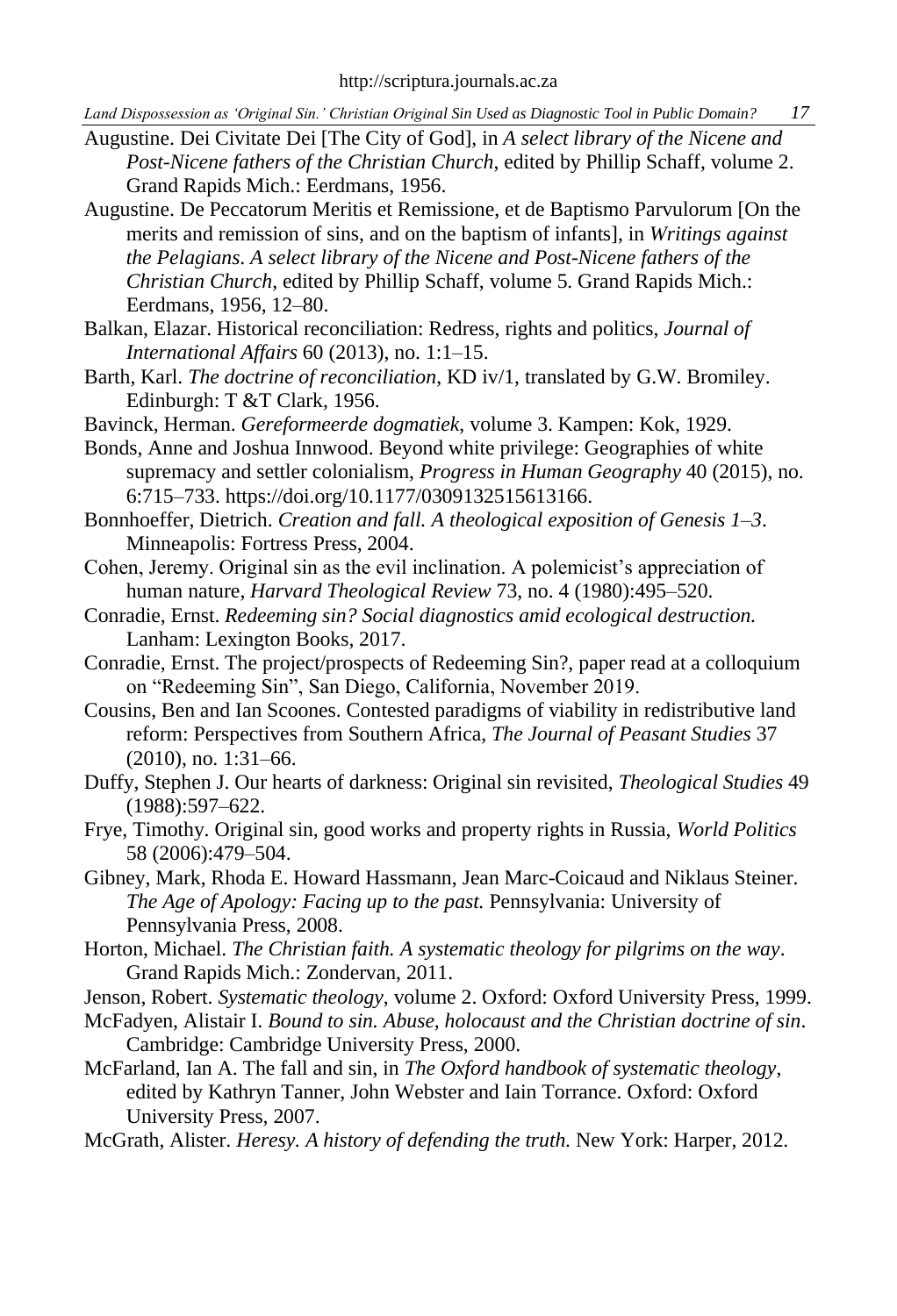Mehl, Arnaud, and Julian Reynaud. *The determinants of domestic original sin in emerging market economies. Working Paper Series no 560*. Frankfurt: European Central Bank, 2005.

Niebuhr, Reinhold. *The nature and destiny of man*, volume 1. London: Nisbet, 1941.

Ricoeur, Paul. Original sin. A study in meaning, in *The conflict of interpretations*, edited by Don Ihde. London: Continuum, 265–284, 1989.

South African Institute for Race Relations, *Submission to the Joint Constitutional Review Committee regarding its Review of Section 25 and other Sections where necessary to make it possible for the State to Expropriate Land in the Public Interest without Compensation.* [https://irr.org.za/reports/submissions-on](https://irr.org.za/reports/submissions-on-proposed-legislation/irr-full-submission-to-joint-constitutional-review-committee-14-june-2018.pdf)[proposed-legislation/irr-full-submission-to-joint-constitutional-review-committee-](https://irr.org.za/reports/submissions-on-proposed-legislation/irr-full-submission-to-joint-constitutional-review-committee-14-june-2018.pdf)[14-june-2018.pdf.](https://irr.org.za/reports/submissions-on-proposed-legislation/irr-full-submission-to-joint-constitutional-review-committee-14-june-2018.pdf) Accessed 11 September 2018.

Van der Elst, Herman. Die wegbeweeg vanaf gematigdheid na 'n radikale grondverdelingsbenadering as transformasie prioriteit in Suid-Afrika, *Tydskrif vir Geesteswetenskappe* 57 (2017), no. 4:955–970.

Van der Kooi, Cornelis and Van den Brink, Gijsbert. *Christian dogmatics. An introduction*. Grand Rapids Mich.: Eerdmans, 2017.

Volf, Miroslav. *Exclusion and embrace*. *A theological exploration of identity, otherness and reconciliation*. Nashville: Abingdon Press, 1996.

Vorster, Koos. The ethics of land restitution, *Journal of Religious Ethics* 34, no. 4:685– 707.

- Vorster, Nico. Christian theology and racist ideology: A case study of Nazi theology and Apartheid theology, *Journal for the Study of Religions and Ideologies* 7 (2008), no. 19:144–161.
- Vorster, Nico. Land and identity in South Africa: An immanent moral critique of dominant discourses in the debate on expropriation without compensation, *HTS*  75, no. 4 (2019): 1–9.
- Vorster, Nico. Land, group identities and competing justice values in South Africa: Reformed perspectives on embracive justice and permeable identity formation, *In Luce Verbi* 53 (2019) , no. 1:1–9.
- Vumelana Advisory Fund. *Submission to the Joint Constitutional Review Committee on the Review of Section 25 of the Constitution to make it possible for the State to expropriate Land in the Public Interest without Compensation.* [www.vumelana.org.za/wpcontent/uploads/2018/06/00\\_Vumelana\\_submission\\_14](http://www.vumelana.org.za/wpcontent/uploads/2018/06/00_Vumelana_submission_14_Jun_2018_vFINAL.pdf) Jun 2018 vFINAL.pdf. Accessed 20 September 2018.

Wallis, Jim. *Original sin: Racism, white privilege and the bridge to a new America*. Grand Rapids, Mich.: Brazos Press, 2016.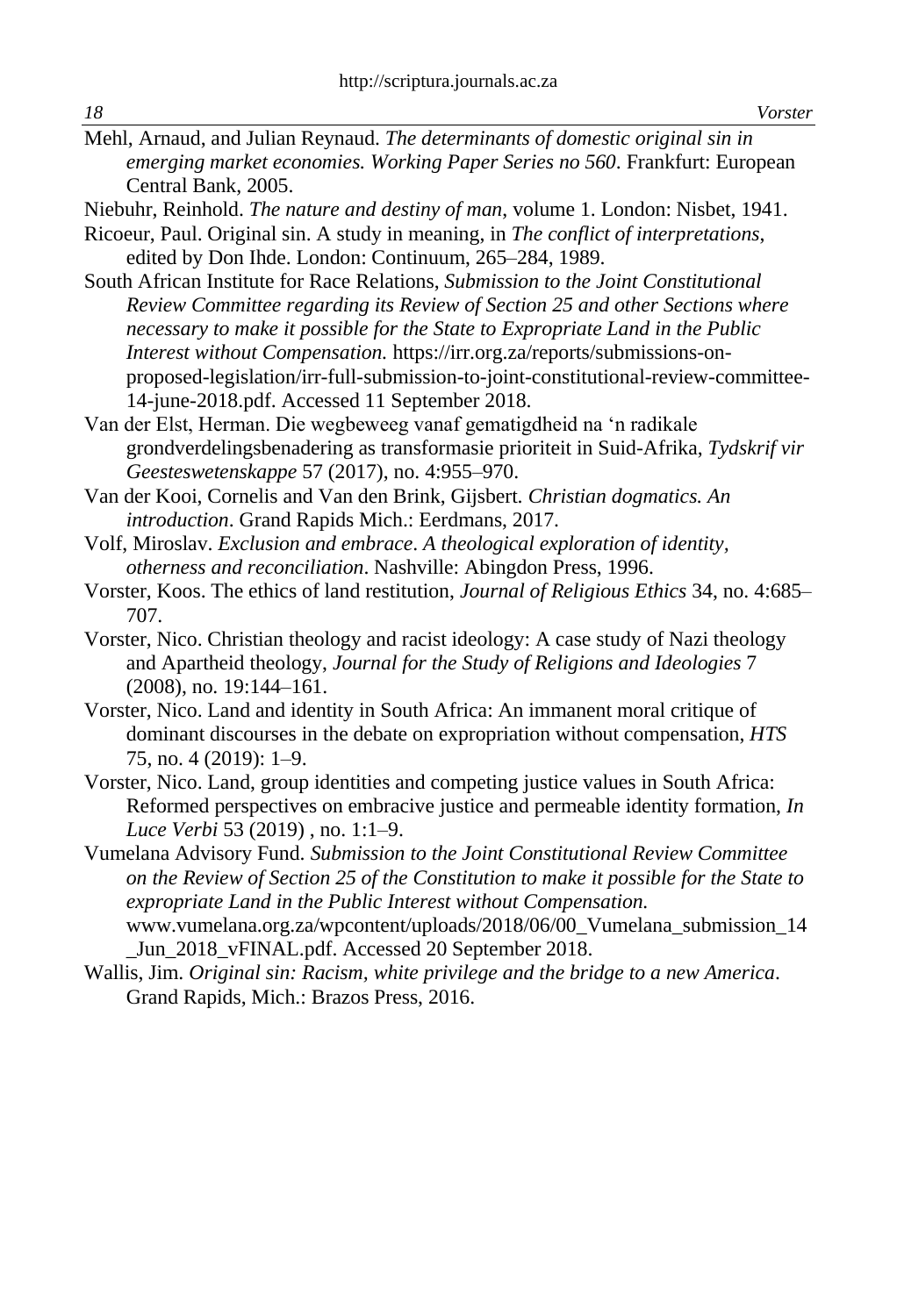- <sup>1</sup> See Frye, Original sin, good works and property rights,  $482, 485$ .<br><sup>2</sup> Mill and Daward *The Maturgian state of hourstic pricing latin* 5
- <sup>2</sup> Mehl and Reynaud, *The determinants of domestic original sin*, 5, 7.<br><sup>3</sup> Agel Semmas and Harvard Original sin, A grees patiently that is 22
- $3$  Asal, Sommer and Harwood, Original sin: A cross national study,  $320-351$ .
- <sup>4</sup> Gibney, Hassmann, Marc-Coicaud and Steiner, *The Age of Apology*.
- <sup>5</sup> See Wallis, *Original sin: Racism, white privilege and the bridge to a new America*.
- <sup>6</sup> [www.youtube.com/watch?v=Sa](http://www.youtube.com/watch?v=Sa) zu3SxjaHc.
- See Conradie, The project/prospects of Redeeming Sin?, 1.
- <sup>8</sup> A number of important publications on original sin emanated from the series of colloquia. See Conradie, *Redeeming sin? Social diagnostics amid ecological destruction*, 61–107; Van der Kooi and Van den Brink, *Christian dogmatics*, 318–324; Daniel Houck, *Aquinas, original sin, and the challenge of evolution.*  Cambridge: Cambridge University Press (2020) and Rachel Baard, *Sexism and sin-talk: Feminist conversations on the human condition.* Westminster: John Knox Press (2019).
- <sup>9</sup> South African Institute for Race Relations, *Submission to the Joint Constitutional Review Committee*.
- <sup>10</sup> For instance, on 14 October 2018 Ramaphosa made similar comments about the "original sin" of land dispossession when he facilitated the handover of 4586 hectares of land to a community in Kwamkhwanasi, Kwazulu Natal. See Jeff Wicks, We will be returning land in a massive way: Ramaphosa, 14 October 2018, https://www.timeslive.co.za/news/south-africa/2018-10-14-we-will-be-returning-land-in-a-massive-wayramaphosa/.
- <sup>11</sup> Carin Smith, Ramaphosa: Growing black anger about lackadaisical whites in power. *Financial Times* 13 December 2018[, https://www.fin24.com/Economy/ramaphosa-growing-black-anger-about-lackadaisical](https://www.fin24.com/Economy/ramaphosa-growing-black-anger-about-lackadaisical-whites-with-power-20181213)[whites-with-power-20181213;](https://www.fin24.com/Economy/ramaphosa-growing-black-anger-about-lackadaisical-whites-with-power-20181213) Siyabonga Mkwanazi, Cyril defends Mmusi's white privilege remarks, *Politics* 9 May 2018[, https://www.iol.co.za/news/politics/ramaphosaqanda-cyril-defends-mmusis-white-privilege](https://www.iol.co.za/news/politics/ramaphosaqanda-cyril-defends-mmusis-white-privilege-remarks-14853355)[remarks-14853355;](https://www.iol.co.za/news/politics/ramaphosaqanda-cyril-defends-mmusis-white-privilege-remarks-14853355) Marianne Merten, Parliament: historic land expropriation agreement reached amid South Africa's changing politics, *Daily Maverick* 28 February 2018[, https://dailymaverick.co.za/section/south-africa.](https://dailymaverick.co.za/section/south-africa)
- <sup>12</sup> Thuli Madonsela, Waaroor ek en Zille tee drink. Maatskaplike onreg is die grootste uitdaging van ons generasie [Why myself and Zille drank tea together. Social injustice is the greatest challenge of our times], *Rapport* 2 June 2019, 7; Bonds and Innwood, Beyond white privilege, 716, 721.
- $^{13}$  Bonds and Innwood, Beyond white privilege, 716.
- <sup>14</sup> Allen Choruma, How to defuse South Africa's ticking land time-bomb, *New African* 2017 (November), 32– 33.
- <sup>15</sup> Vumelana Advisory Fund, 2018, *Submission to the Joint Constitutional Review Committee*, 8.<br><sup>16</sup> Piscous Original sin, A styly in meaning 265, 284
- <sup>16</sup> Ricoeur, Original sin. A study in meaning, 265–284.
- Conradie distinguishes between four historical Christian approaches to the emergence of sin, namely the notion that good is original and corruption total (Augustine), good is original and corruption not total (Pelagian), good and evil are co-original and in constant conflict (Manichean) and good and evil were first "undifferentiated" (Irenaen). According to Conradie, these models have analogies in the public realm in the form of the Manichaean-Darwinian-capitalist, the Augustinian-Marxist, the Pelagian-liberal and the Irenaen-Whiteheadian-Teilhardian trajectories. See Conradie, *Redeeming sin? Social diagnostics amid ecological destruction*, 61–106. The exact typology is open for debate, but the resemblances in Christian and social discourse on evil are striking and illustrate the possibility of a phenomenological approach to evil (see in this regard Van der Kooi and Van den Brink, *Christian dogmatics*, 295).
- <sup>18</sup> Ibid, 267, 276.
- <sup>19</sup> Ibid, 266.
- $\frac{20}{21}$  Ibid. 269.
- <sup>21</sup> Ibid, 270. See Augustine, *Dei Civitate Dei*, 12.7.
- <sup>22</sup> Ricoeur, Original sin, 274, 275.
- <sup>23</sup> See Augustine, *De Peccatorum Meritis et Remissione*, 1.13.
- <sup>24</sup> Ricoeur, Original sin, 273, 276.
- <sup>25</sup> Ibid, 273. See Augustine, *Contra Faustum*, 22.78.
- <sup>26</sup> Ricoeur, Original sin, 273.
- <sup>27</sup> Ibid, 280.
- <sup>28</sup> Barth, *KD iv/1*, 501.
- <sup>29</sup> Niebuhr, *The nature and destiny of man*, 278.
- <sup>30</sup> Duffy, Original sin revisited, 607.